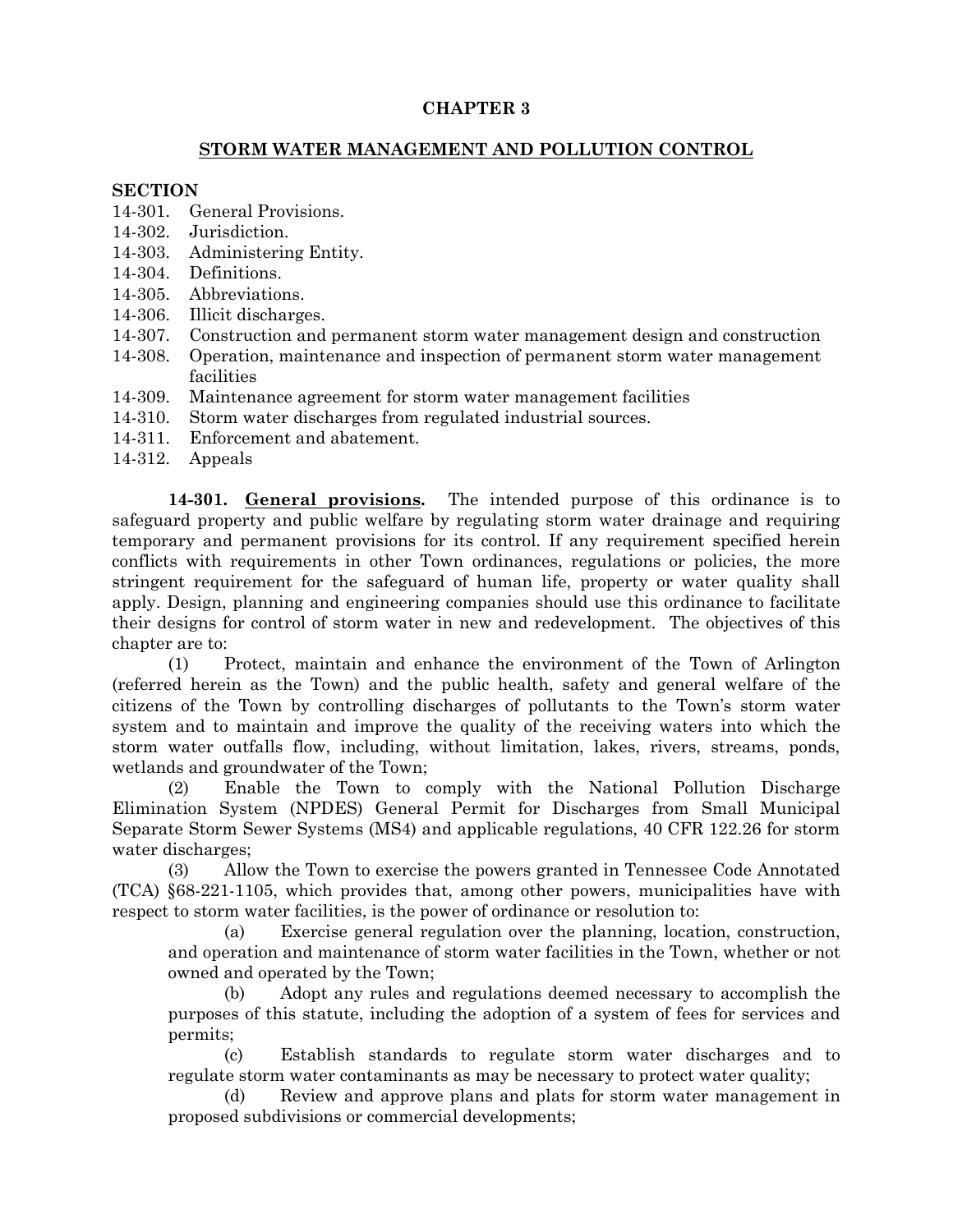(e) Issue permits for storm water discharges or for the construction, alteration, extension, or repair of storm water facilities;

(f) Suspend or revoke permits when it is determined that the permittee has violated any applicable ordinance, resolution, or condition of the permit;

(g) Regulate and prohibit discharges into storm water facilities of sanitary, industrial, or commercial sewage or waters that have otherwise been contaminated; and

(h) Expend funds to remediate or mitigate the detrimental effects of contaminated land or other sources of storm water contamination, whether public or private.

(4) Eliminate any non-allowable discharges to the MS4 that adversely impact water quality;

(5) Provide for the sound use and development of all flood-prone areas in such a manner as to maximize beneficial use without increasing flood hazard potential or diminishing the quality of the natural storm water resources;

Increase the awareness of the public, property owners and potential homebuyers regarding storm water impacts (i.e. flooding, erosion);

(7) Minimize prolonged business interruptions;

(8) Minimize damage to public facilities and utilities such as water and gas mains; electric, telephone, storm and sanitary sewer lines; and streets and bridges;

(9) Promote a functional public and private storm water management system that will not result in excessive maintenance costs;

(10) Encourage the use of natural and aesthetically pleasing design that maximizes preservation of natural areas;

- (11) Promote the use of comprehensive watershed management plans;
- (12) Encourage preservation of floodplains, floodways and open spaces; and
- (13) Encourage community stewardship of the Town's water resources.

**14-302. Jurisdiction**. The provisions of this chapter apply to the area within the jurisdictional boundaries of the Town of Arlington, Tennessee.

**14-303. Administering entity**. The Mayor or his designee shall administer the provisions of this ordinance.

**14-304. Definitions**. For the purpose of this chapter, unless specifically defined below, words or phrases shall be interpreted so as to give them the meaning they have in common usage and to give this chapter its' most effective application. Words in the singular shall include the plural, and words in the plural shall include the singular. Words used in the present tense shall include the future tense. The word "shall" connotes mandatory and not discretionary; the word "may" is permissive.

(1) "Accidental discharges" means a discharge prohibited by this chapter into the Town of Arlington MS4 that occurs by chance and without planning or consideration prior to occurrence.

(2) "Administrative or Civil Penalties." Under the authority provided in Tennessee Code Annotated § 68-221-1106, the Town declares that any person violating the provisions of this chapter may be assessed a civil penalty by the Town of not less than fifty dollars (\$50.00) and not more than five thousand dollars (\$5,000.00) per day for each day of violation. Each day of violation shall constitute a separate violation.

(3) "As-built plans" means drawings depicting conditions as they were actually constructed.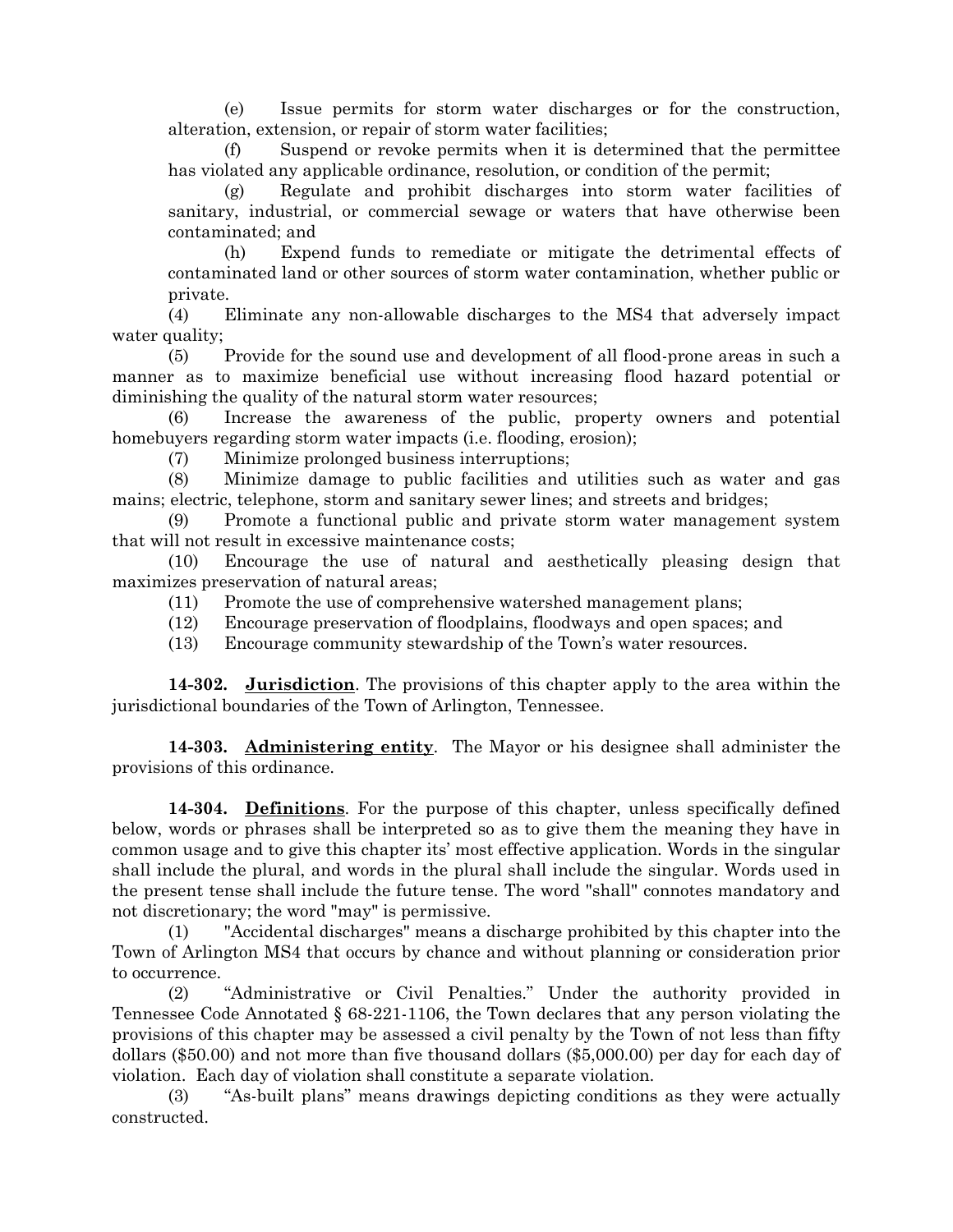(4) "Best management practices" or "BMPs" means schedules of activities, prohibitions of practices, maintenance procedures and other management practices to prevent or reduce the pollution of storm water runoff. BMPs also include treatment requirements, operating procedures, and practices to control site runoff, spillage or leaks, sludge or waste disposal, or drainage from raw materials storage.

(5) "Borrow Pit" is an excavation from which erodible material (typically soil) is removed to be fill for another site. There is no processing or separation of erodible material conducted at the site. Given the nature of activity and pollutants present at such excavation, a borrow pit is considered a construction activity for the purpose of this ordinance.

(6) "Brownfield" means real property, the expansion, redevelopment, or reuse of which may be complicated by the presence or potential presence of a hazardous substance, pollutant or contaminant.

(7) "Buffer zone, water quality buffer or waterway buffer" means a setback from the top of the water body's bank of undisturbed perennial native vegetation, including trees, shrubs, herbaceous vegetation, enhanced or restored vegetation, or the reestablishment of native vegetation bordering streams, ponds, wetlands, springs, reservoirs or lakes separating the water body from buildings, structures, parking lots, drives and other land uses that alter habitat, geomorphology, water quality, and hydrology. Waterway buffers may also act as floodplain storage and a passive drainage way.

(8) "Channel" means a natural or artificial watercourse with a definite bed and banks that conducts flowing water continuously or periodically.

(9) "Clean Water Act" or "The Act" means the Federal Water Pollution Control Act, as amended, codified at 33 U.S.C. 1251, et seq.

(10) "Clearing" in the definition of discharges associated with construction activity, typically refers to removal of vegetation and disturbance of soil prior to grading or excavation in anticipation of construction activities. Clearing may also refer to wide area land disturbance in anticipation of non-construction activities; for instance, clearing forested land in order to convert forestland to pasture for wildlife management purposes. Clearing, grading and excavation do not refer to clearing of vegetation along existing or new roadways, highways, dams or power lines for sight distance or other maintenance and/or safety concerns, or cold planing, milling, and/or removal of concrete and/or bituminous asphalt roadway pavement surfaces. The clearing of land for agricultural purposes is exempt from federal stormwater NPDES permitting in accordance with Section 401(1)(1) of the 1987 Water Quality Act and state stormwater NPDES permitting in accordance with the Tennessee Water Quality Control Act of 1977 (T.C.A. 69-3-101 et seq.).

(11) "Chronic violator" means a violator that commits two or more of any violation within a six  $(6)$  month period.

(12) "Commercial" means property devoted in whole or part to commerce, that is, the exchange, buying, and selling of commodities or services. The term shall include, by way of example, but not be limited to the following businesses: amusement establishments, animal clinics or hospitals, automobile service stations, automobile dealerships for new or used vehicles, automobile car washes, automobile and vehicular repair shops, banking establishments, beauty and barber shops, bowling alleys, bus terminals, and repair shops, camera shops, dental offices or clinics, day care centers, department stores, drug stores, funeral homes, furniture stores, gift shops, grocery stores, hardware stores, hotels, jewelry stores, laboratories, laundries, and dry cleaning establishments, liquor stores, medical offices and clinics, motels, movie theaters, office buildings, paint stores or shops, parking lots, produce markets, professional offices, radio stations, repair establishments, retail stores, television stations and production facilities, theaters, truck or construction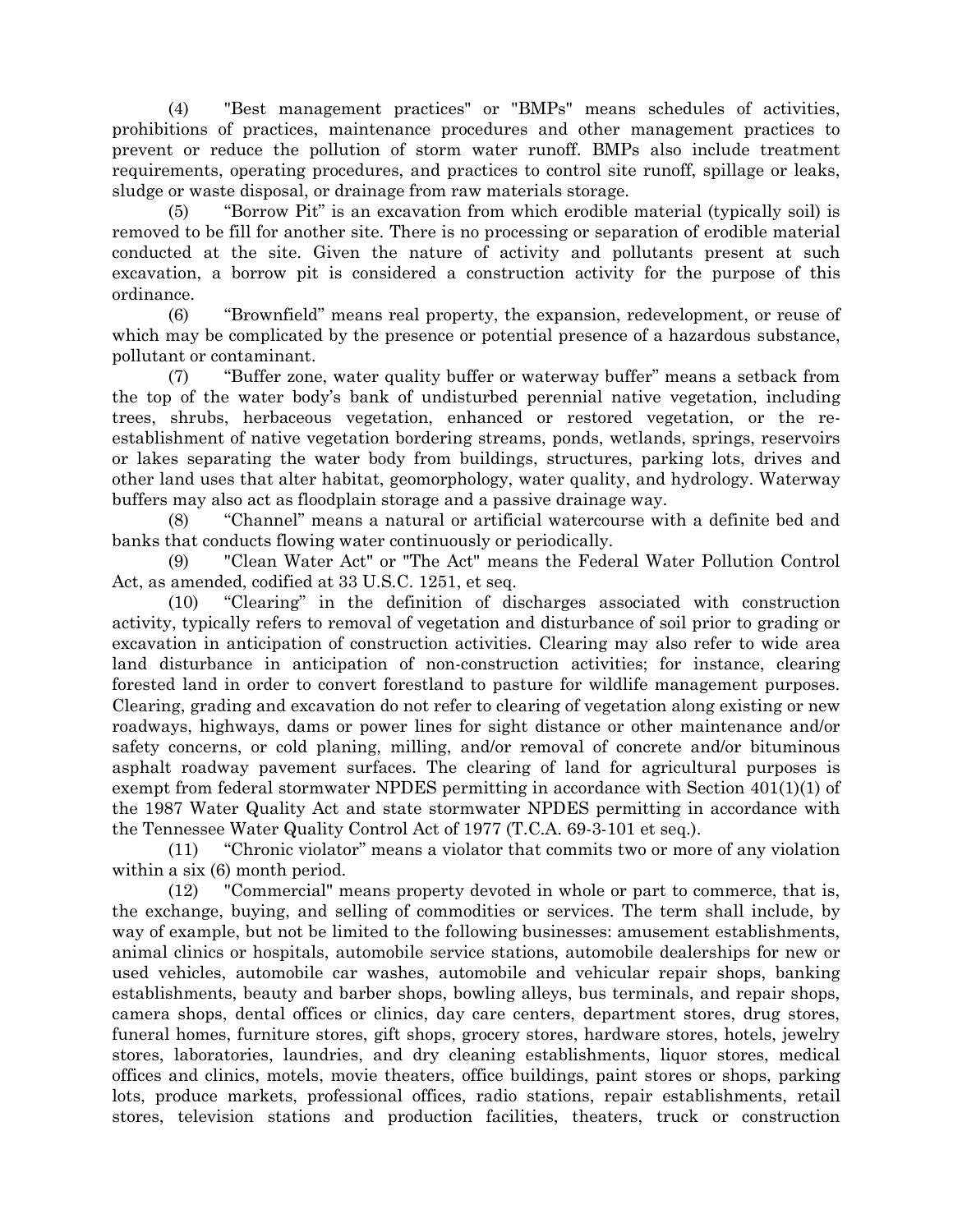equipment service stations, truck or construction equipment dealerships for new or used vehicles, truck or construction equipment washing facilities and truck or construction equipment repair shops.

(13) "Commencement of construction" The initial disturbance of soils associated with clearing, grading, or excavating activities or other construction activities.

(14) "Common plan of development or sale" broadly means any announcement or documentation (including a sign, public notice or hearing, sales pitch, advertisement, drawing, permit application, zoning request, computer design, etc.) or physical demarcation (including boundary signs, lot stakes, surveyor markings, etc.) indicating construction activities may occur on a specific plot. A common plan of development or sale identifies a situation in which multiple areas of disturbance are occurring on contiguous areas.

(15) "Compliance inspection" means an inspection of a construction activity for the purpose of determining the adherence to and effectiveness of approved BMPs.

(16) "Construction activity" shall mean any clearing, grading, excavating, or equipment usage that will result in the disturbance of the land surface and is subject to storm water permit requirements under the State of Tennessee general permit for storm water discharges associated with construction activity. The term shall not include:

(a) Such minor construction activities as home gardens and individual home landscaping, home repairs, home maintenance work and other related activities that result in minor soil erosion;

(b) Individual service and sewer connections for single or two family residences;

(c) Agricultural practices involving the establishment, cultivation or harvesting of products of the field or orchard, preparing and planting of pasture land, forestry land management practices including harvesting, farm ponds, dairy operations, and livestock and poultry management practices and the construction of farm buildings;

(d) Any project carried out under the technical supervision of the Natural Resources Conservation Service of the United States Department of Agriculture;

(e) Installation, maintenance, and repair of any underground public utility lines when such activity occurs in an existing hard surface road, street or sidewalk, provided the activity is confined to the area of the road, street or sidewalk which is hard surfaced and a street, curb, gutter or sidewalk permit has been obtained, and if such area is less than one acre of disturbance;

(17) "Contaminant" means any physical, chemical, biological, or radiological substance or matter in water.

(18) "Design storm event" means a hypothetical storm event of a given frequency interval and duration, used in the analysis and design of a storm water facility. The estimated design rainfall amounts, for any return period interval (i.e., 2-yr, 5-yr, 25-yr, etc.,) in terms of either 24-hour depths or intensities for any duration, can be found by accessing the NOAA National Weather Service Atlas 14 data for Tennessee.

(19) "Development" means any activity subject to the State of Tennessee General NPDES Permit for Discharge of Stormwater Associated with Construction Activities (TNCGP).

(20) "Discharge" means dispose, deposit, spill, pour, inject, seep, dump, leak or place by any means, or that which is disposed, deposited, spilled, poured, injected, seeped, dumped, leaked, or placed by any means including any direct or indirect entry of any solid or liquid matter into the municipal separate storm sewer system.

(21) "Discharge of a pollutant, discharge of pollutants" and "discharge", when used without qualification, each refer to the addition of pollutants to waters from a source.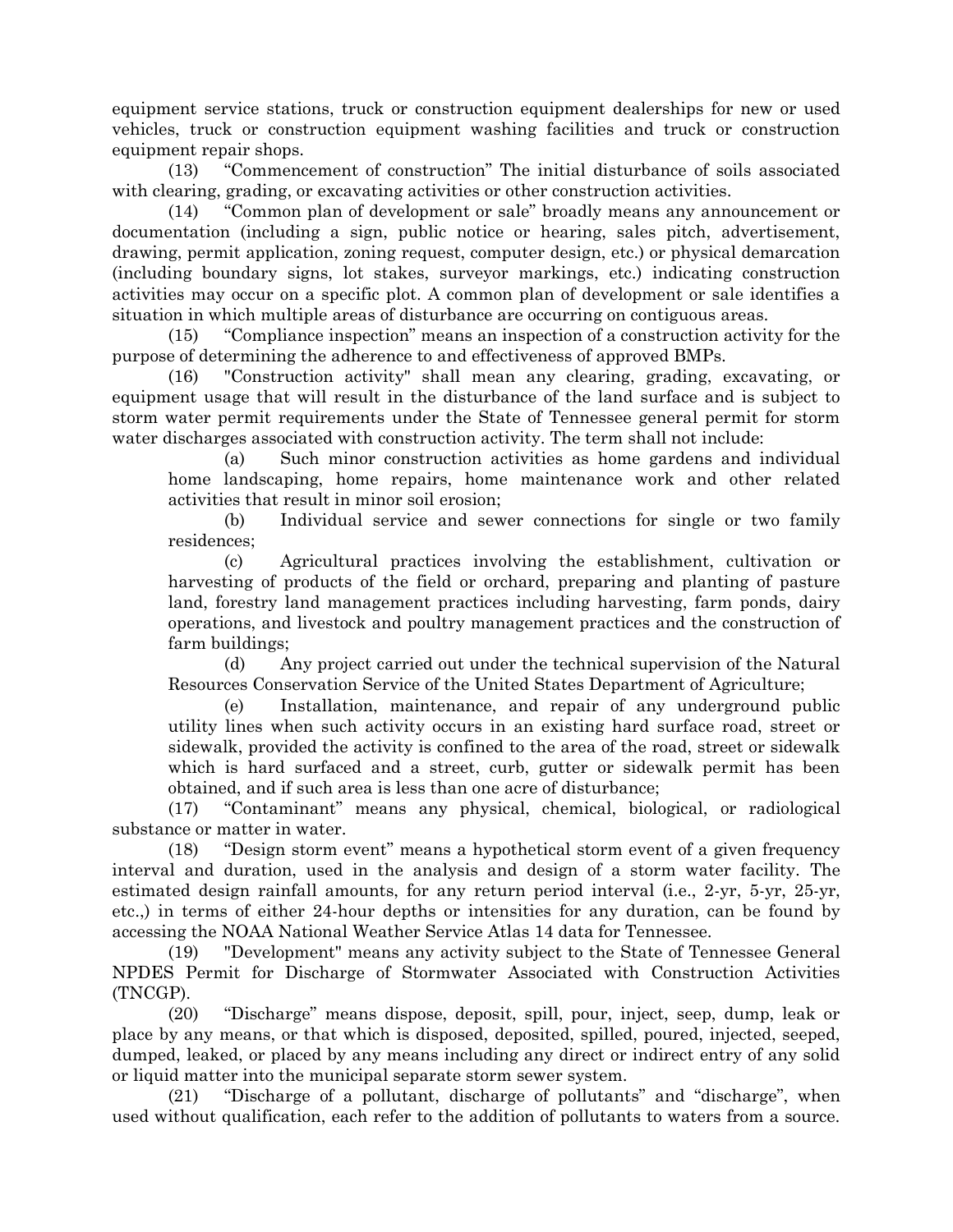This definition includes additions of pollutants into waters of the state from: surface runoff, which is collected or channeled by man; discharges through pipes, sewers, or other conveyances owned by a State, municipality, or other person, which do not lead to a treatment works; and discharges through pipes, sewers, or other conveyances, leading into the municipal separate storm sewer system.

(22) "Easement" means an acquired privilege or right of use or enjoyment that a person, party, firm, corporation, municipality or other legal entity has in the land of another.

(23) "Erosion" means the removal of soil particles by the action of water, wind, ice or other geological agents, whether naturally occurring or acting in conjunction with or promoted by human activities or effects.

(24) "Erosion Prevention and sediment control plan (EPSC Plan)" means a written plan (including drawings or other graphic representations) that is designed to minimize the erosion and sediment runoff at a site during construction activities.

(25) "Hotspot" means an area where land use or activities generate highly contaminated runoff, with concentrations of pollutants in excess of those typically found in stormwater. The following land uses and activities are deemed stormwater hot spots, but that term is not limited to only these land uses:

- (a) vehicle salvage yards and recycling facilities
- (b) vehicle service and maintenance facilities
- (c) vehicle and equipment cleaning facilities
- (d) fleet storage areas (bus, truck, etc.)
- (e) industrial sites (included on Standard Industrial Classification code

list)

- (f) public works storage areas
- (g) facilities that generate or store hazardous waste materials
- (h) commercial container nursery
- (i) restaurants and food service facilities
- (j) other land uses and activities as designated by an appropriate review authority

(26) "Illicit connection" means illegal and/or unauthorized connections to the MS4 whether or not such connections result in discharges into the system.

(27) "Illicit discharge" means any discharge to the MS4 that is not entirely composed of storm water, except discharges authorized under a NPDES permit (other than the NPDES permit for discharges from the MS4), discharges resulting from firefighting activities (40 CFR  $\S 122.26(b)(2)$ ) and allowable discharges listed in  $\S 14-306$ .

(28) "Impervious" means not allowing the passage of water through the surface of the ground or ground covering or a substantial reduction in the capacity for water to pass through the surface of the ground or ground covering.

(29) "Land disturbing activity" means any activity on property that results in a change in the existing soil cover (both vegetative and non-vegetative) and/or the existing soil topography. Land disturbing activities include, but are not limited to, development, redevelopment, demolition, construction, reconstruction, clearing, grading, filling, and excavation.

(30) "Maintenance" means any activity that is necessary, including but not limited to reconstruction and property maintenance, to keep a storm water facility in good working order so as to function as designed.

(31) "Maintenance agreement" means a document recorded in the Shelby County Register's office that acts as a property deed restriction, and which provides for long-term maintenance of storm water management facilities.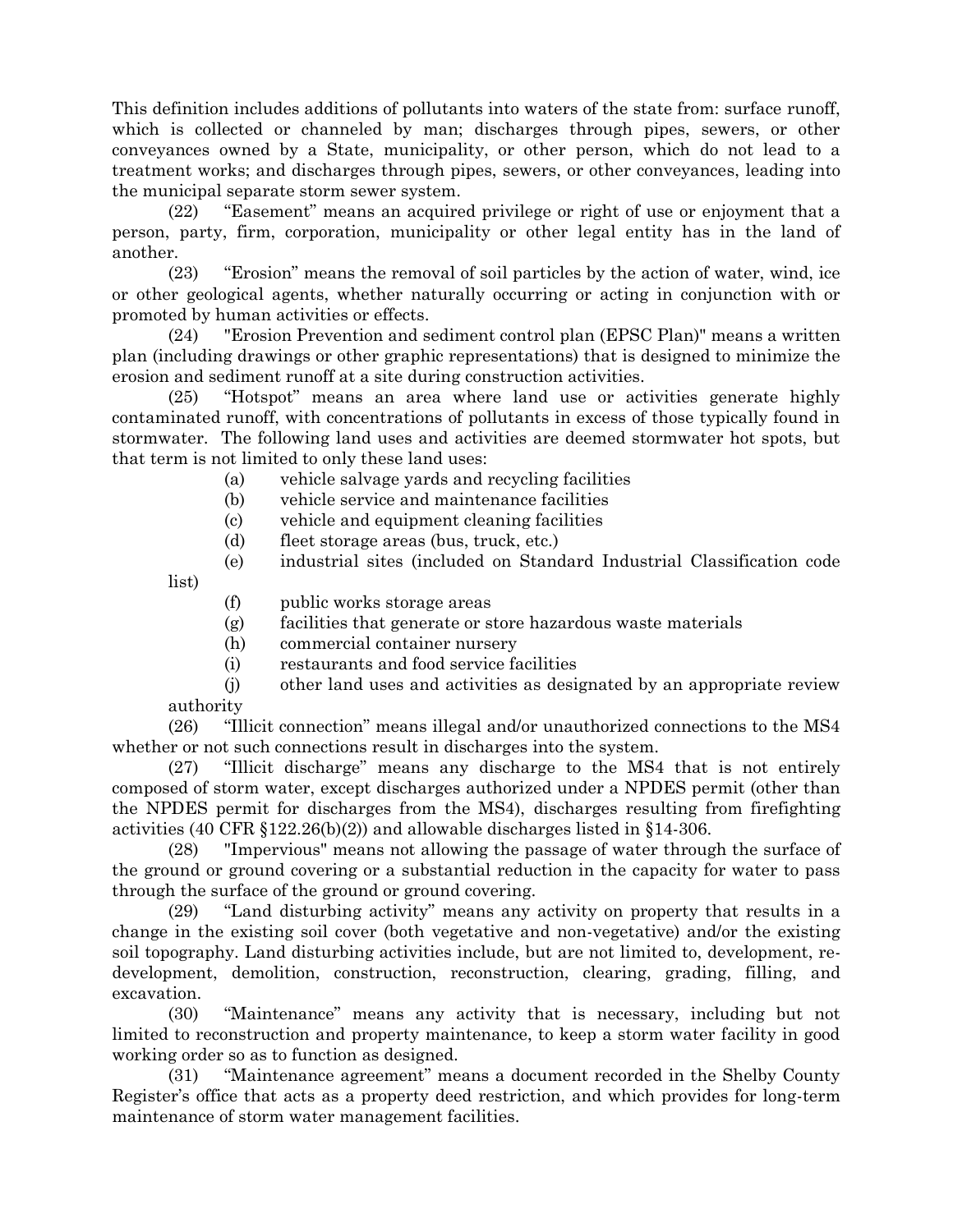(32) "Manager" means the Mayor's designee who is designated to supervise the operation of the storm water management program and who is charged with certain duties and responsibilities by this chapter, or his/her duly authorized representative.

(33) "Memphis & Shelby County Drainage Design Manual (MSCDDM)" means the guidance document adopted for use by Shelby County to provide the technical standards and information necessary for proper design and construction of storm water management facilities and the management of storm water management infrastructure.

(34) "Municipal inspector" means an employee of the Town that has successfully completed the Tennessee Erosion Prevention and Sediment Control Level 1 Course or Recertification Course and whose duties include the inspection of construction activities.

(35) "Municipal Separate Storm Sewer System" or "MS4" means a conveyance or system of conveyances (including roads and streets with their drainage systems, municipal streets, catch basins, curbs, gutters, ditches, man-made channels, or storm drains):

(a) Owned and operated by the Town;

(b) Designed or used for collecting or conveying storm water;

(c) Which is not a combined sewer; and

(d) Which is not part of a publicly owned treatment works as defined at 40 CFR §122.2.

(36) "National Pollutant Discharge Elimination System" or "NPDES permit" means a permit issued pursuant to 33 U.S.C. chapter 26 Water Pollution Prevention and Control, subchapter IV Permits and Licenses, § 1342.

(37) "Notice of Coverage or NOC" means a written approval from TDEC authorizing site operators to discharge storm water associated with construction activities in accordance with the effective TNCGP.

(38) "Notice of Intent or NOI" means a written request to TDEC by site operators for authorization to discharge storm water associated with construction activities in accordance with the effective TNCGP.

(39) "Notice of Termination or NOT" means a written notice issued by TDEC that coverage under the construction general permit is terminated due to completion of the project, cessation of land disturbing activities, and final stabilization of all disturbed areas.

(40) "Off-site storm water facility" means a structural BMP located outside the subject property boundary described in the permit application for land development activity.

(41) "On-site storm water facility" means a structural BMP located within the subject property boundary described in the permit application for land development.

(42) "Operator" for the purpose of this ordinance and in the context of stormwater associated with construction activity, means any person associated with a construction project that meets either of the following two criteria:

(a) This person has operational or design control over construction plans and specifications, including the ability to make modifications to those plans and specifications. This person is typically the owner or developer of the project or a portion of the project, and is considered the primary permittee; or

This person has day-to-day operational control of those activities at a project, which are necessary to ensure compliance with a SWPPP for the site or other permit conditions. This person is typically a contractor or a commercial builder who is hired by the primary permittee, and is considered a secondary permittee.

It is anticipated that at different phases of a construction project, different types of parties may satisfy the definition of "operator."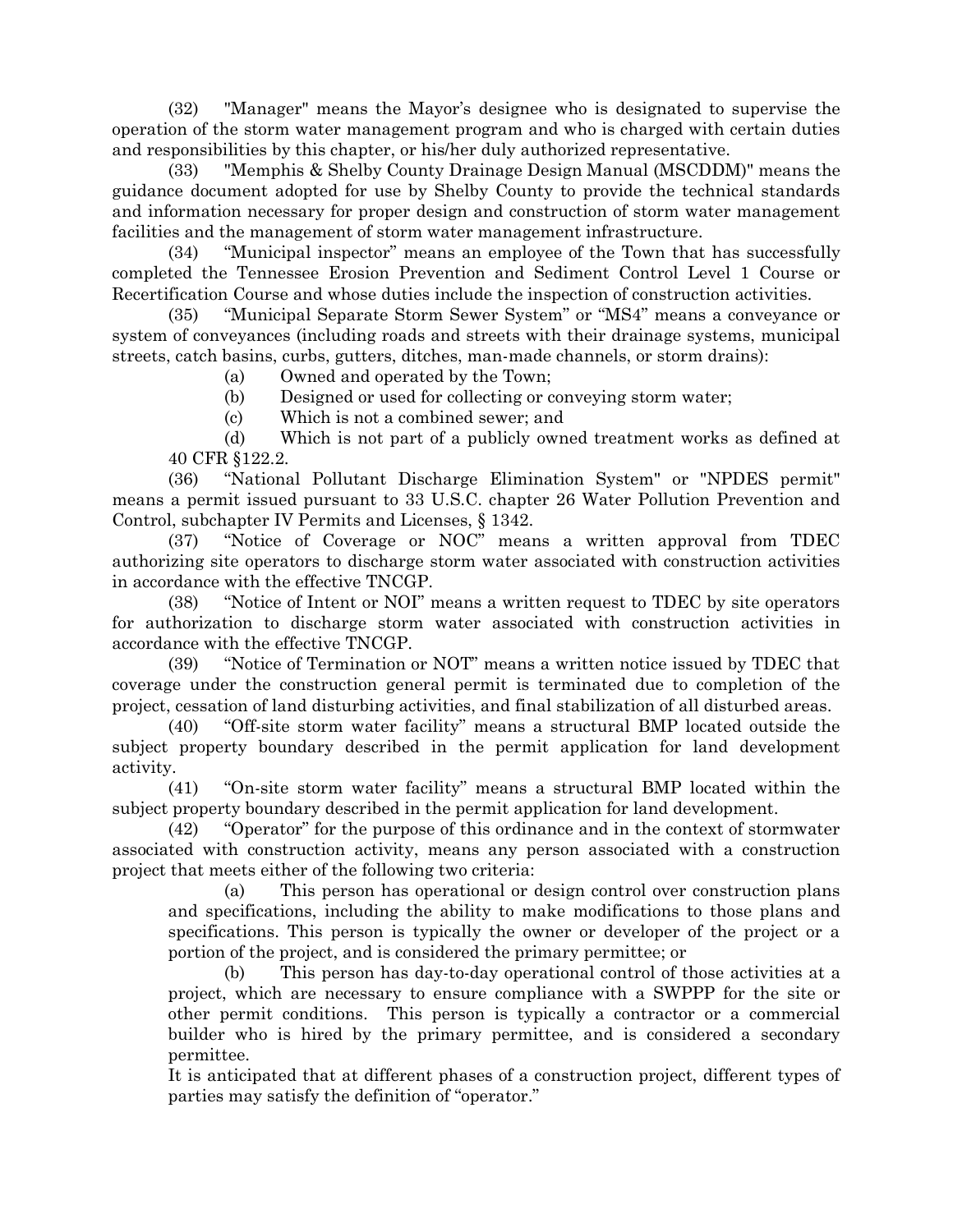(43) "Peak flow" means the maximum instantaneous rate of flow of water at a particular point resulting from a storm event.

(44) "Person" means any individual, partnership, co-partnership, firm, company, trust estate, governmental entity or any other legal entity, or their legal representatives, agents or assigns. The masculine gender shall include the feminine, the singular shall include the plural where indicated by context.

(45) "Pollution" means any human-made or human-induced change in the chemical, physical or biological and radiological integrity of water.

(46) "Regional facility" means a storm water management facility designed to serve more than two (2) properties.

(47) "Redevelopment" means any development subject to the Tennessee General Permit for Construction Activities.

(48) "Routine inspection" means the normal visits of municipal inspectors to construction activities for the purpose of monitoring the construction process.

(49) "Runoff" means that portion of the precipitation on a drainage area that is discharged from the area into the MS4.

(50) "Sediment" means solid material, both inorganic and organic, that is in suspension, is being transported, or has been moved from its site of origin by air, water, gravity, or ice as a product of erosion.

(51) "Sedimentation" means the action or process of forming or depositing sediment.

(52) "Significant spills" releases of oil or hazardous substances in excess of reportable quantities under section 311 of the Clean Water Act (at 40 CFR 110.10 and CFR 117.21) or section 102 of the Comprehensive Environmental Response Compensation and Liability Act (CERCLA), (at CFR 302.4).

(53) "Stabilization" means providing adequate measures, vegetative and/or structural, that will prevent erosion from occurring.

(54) "Storm water" refers to water induced or created from precipitation whether rain, snow or ice and either stored, collected, detained, absorbed, or discharged.

(55) "Stormwater entity or entities" means the entity or entities designated by the Town to administer the stormwater management ordinance, and other stormwater rules and regulations adopted by the Town.

(56) "Storm water management facility" means a storm water management control device, structure, or system of such physical components designed to treat, detain, store, convey, absorb, conserve, protect, or otherwise control storm water.

(57) "Storm water management" means the collection, conveyance, storage, treatment and disposal of storm water in a manner to meet the objectives of this chapter and its terms, including, but not be limited to measures that control the increase volume and rate of storm water runoff and water quality impacts caused or induced by man made changes to the land.

(58) "Storm water management plan" or "SWMP" means the set of drawings and other documents that comprise all of the information and specifications for the programs, drainage systems, structures, BMPs, concepts, and techniques for the Town of Arlington and as part of this chapter.

(59) "Storm water pollution prevention plan" or "SWPPP" means a written site specific plan to eliminate or reduce and control the pollution of storm water through designed facilities, natural or constructed, and best management practices (BMP's).

(60) "Storm water runoff" means storm water flow on the surface of the ground.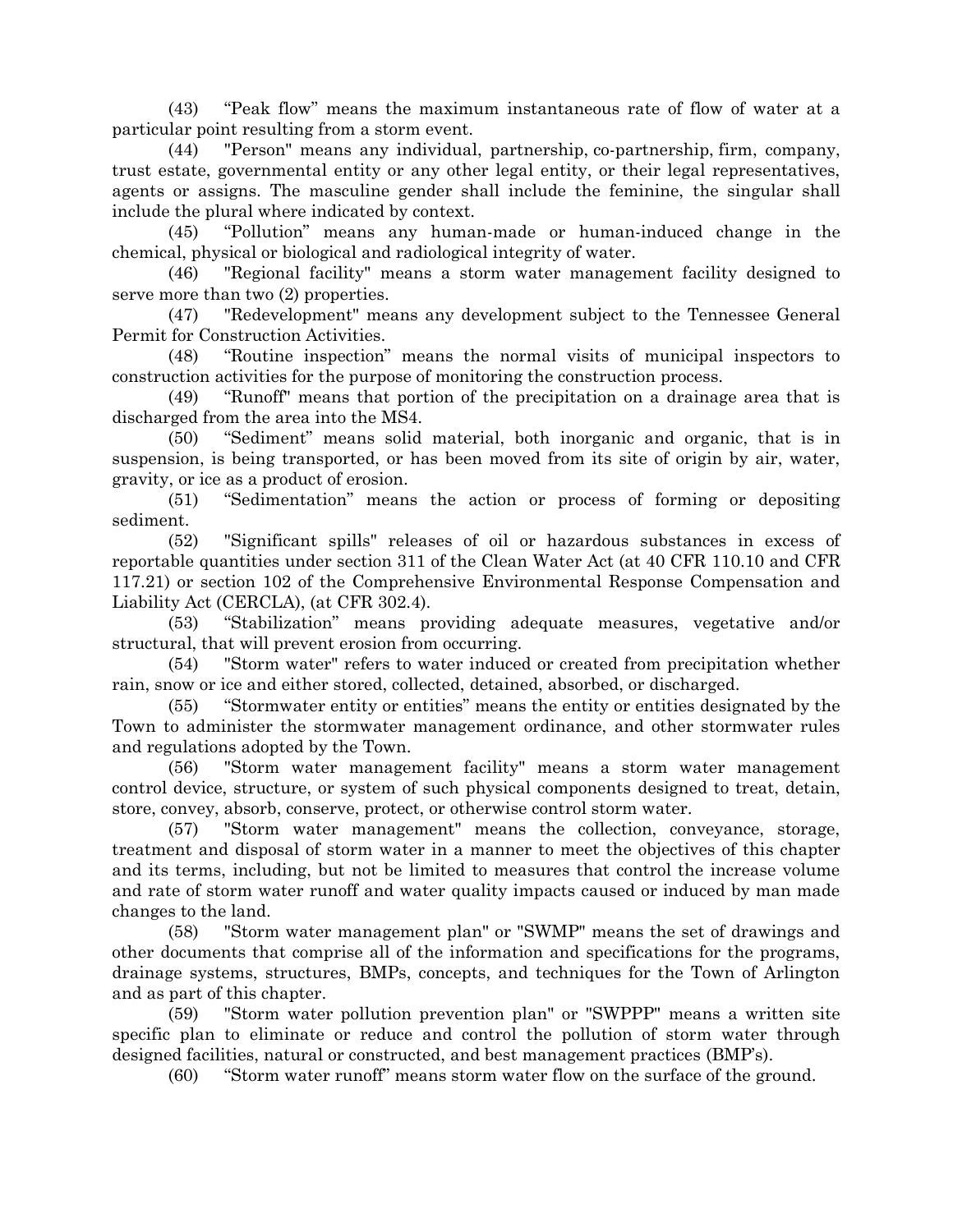(61) "Storm sewer system" means the network of conveyances and storage facilities that collect, detain, absorb, treat, channel, discharge, or otherwise control the quantity and/or quality of storm water.

(62) "Stream" means any river, creek, slough or natural water course in which water usually flows in a defined bed or channel. It is not essential that the flowing be uniform or uninterrupted. The fact that some parts of the bed have been dredged or improved does not prevent the water course from being a stream. For the purposes of this ordinance, a stream is not a "wet weather conveyance" as also defined herein. Typically, as a guideline, perennial streams are identified on USGS maps by solid blue lines and intermittent streams are depicted by dashed blue lines.

(63) "Structural BMPs" means facilities that are constructed to provide control of storm water runoff.

(64) Surface water" means waters on the surface of the earth in bounds created naturally or artificially including, by way of example and not limited to, streams, other water courses, lakes and reservoirs.

(65) "Variance" means the modification of the minimum storm water management requirements contained in this chapter and the storm water management plan for specific circumstances where strict adherence of the requirement would result in unnecessary hardship and not fulfill the intent of this chapter.

(66) "Water quality buffer". See "Buffer zone".

(67) "Watercourse" means a permanent or intermittent stream or other body of water, either natural or man-made, which gathers or carries surface water.

(68) "Water quality" means characteristics that are related to the physical, chemical, biological, and/or radiological integrity of storm water.

(69) "Waters of the State" means any and all water, public or private, on or beneath the surface of the ground, which are contained within, flow through, or border upon Tennessee or any portion thereof except those bodies of water confined to and retained within the limits of private property in a single ownership which does not combine or effect a junction with natural surface or underground waters.

(70) "Watershed" means all the land area that contributes runoff to a particular point along a waterway.

(71) "Waterway buffer" See buffer zone"

(72) "Wetland(s)" means those areas that are inundated or saturated by surface or groundwater at a frequency and duration sufficient to support a prevalence of vegetation typically adapted to life in saturated soil conditions. Wetlands include, but are not limited to, swamps, marshes, bogs, and similar areas.

(73) "Wet weather conveyance" is defined in Rule 0400-40-03 of the Rules of the Tennessee Department of Environment and Conservation. Wet weather conveyances are man-made or natural water courses, including natural water courses that have been modified by channelization, that flow only in direct response to precipitation runoff in their immediate locality, the channels of which are above the groundwater table and which do not support fish or aquatic life and are not suitable for drinking water supplies. Rule 0400- 40-03-.02(6) requires that waters designated as wet weather conveyances shall be protective of wildlife and humans that may come in contact with them and maintain standards applicable to all downstream waters. No other use classification or water quality criteria apply to these waters.

## **14-305. Abbreviations**.

- (1) BMP Best Management Practice
- (2) ARAP Aquatic Resource Alteration Permit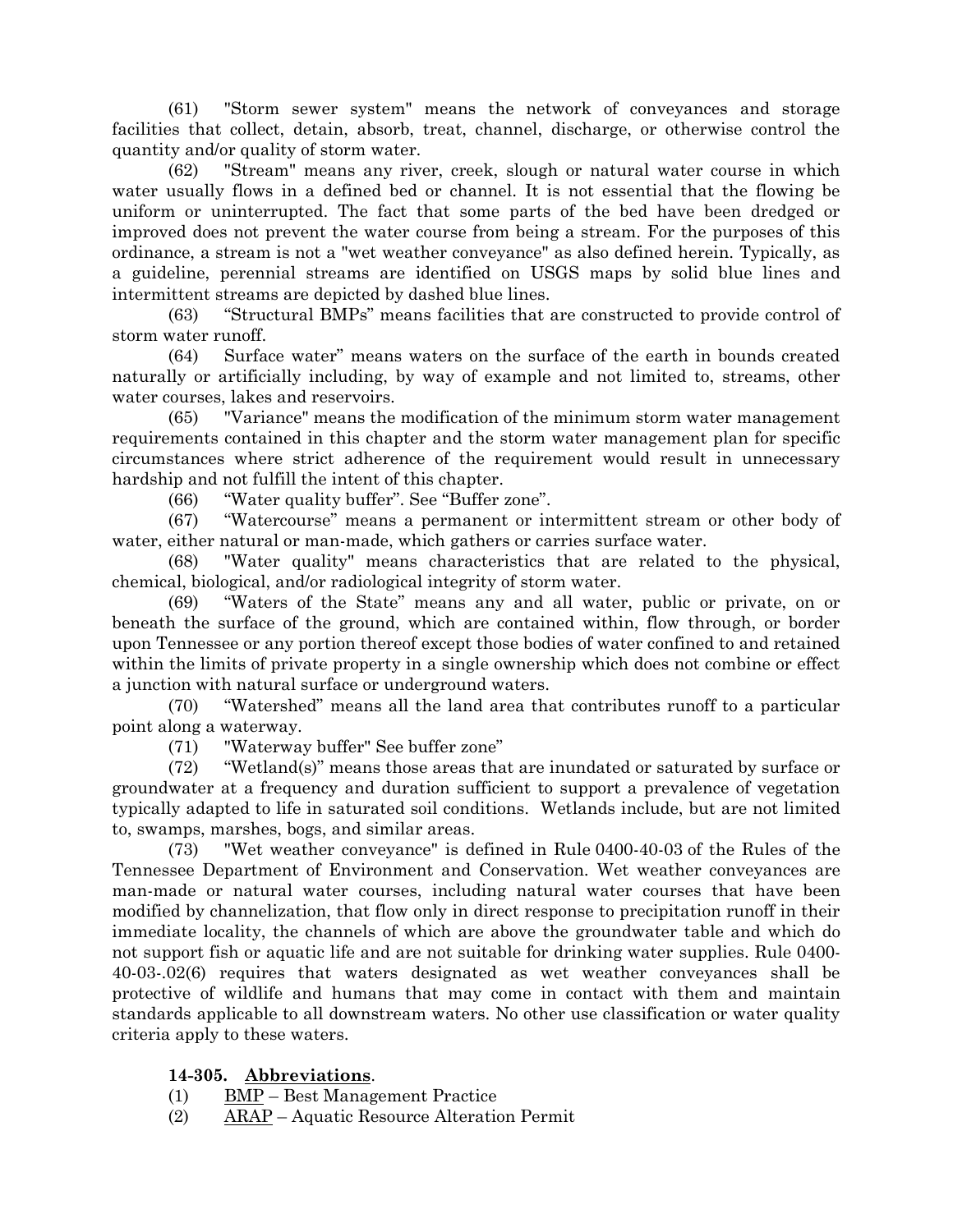(3) CERCLA – means the Comprehensive Environmental Response, Compensation and Liability Act in its original form or as amended.

(4) CFR – Code of Federal Regulations

(5) CWA – Clean Water Act

(6) FEMA – Federal Emergency Management Agency

(7) MS4 – Municipal Separate Storm Sewer System means the Town of Arlington separate storm water system both natural and manmade as may be subject to the NPDES Storm Water Permit for the Town of Arlington.

(8)  $NOC - Notice of Coverage$ 

(9) NOI – Notice of Intent

(10) NOT – Notice of Termination

(11) MSCDDM – Memphis & Shelby County Drainage Design Manual

(12) SWMP – Storm Water Management Plan

(13) SWPPP – Storm Water Pollution Prevention Plan

(14) TCA – Tennessee Code Annotated (latest version)

(15) TNCGP – Tennessee Construction General Permit (latest version), which is incorporated by reference in this ordinance as if fully set herein.

(16) TMSP – Tennessee Multi-Sector Permit (TMSP) for Storm Water Discharges Associated with Industrial Activity (See section 30-135), which is incorporated by reference in this ordinance as if fully set herein.

(17) USACOE – means United States Army Corps of Engineers

(18) U.S.C – means United States Code (Ord. #2004-16, Jan. 2005)

**14-306. Illicit discharges**. This section shall apply to all water generated on developed or undeveloped land entering the MS4.

(1) Unauthorized discharge a public nuisance. Discharge of storm water in any manner in violation of this chapter; or any violation of any condition of a permit issued pursuant to this chapter; or any violation of any condition of a storm water discharge permit issued by the State of Tennessee Department of Environment and Conservation is hereby declared a public nuisance and shall be corrected or abated.

(2) Prohibition of illicit connections. The construction, use, maintenance or continued existence of illicit connections to the municipal separate storm sewer system is prohibited. This prohibition expressly includes, without limitation, illicit connections made in the past, regardless of whether the connection was permissible under law or practices applicable or prevailing at the time of connection.

(3) Improper disposal and illicit discharges.

(a) It shall be unlawful for any person to improperly dispose any contaminant into the Town of Arlington MS4. Contaminants include, but are not limited to the following:

- (i) Trash or debris;
- (ii) Construction materials;

(iii) Petroleum products including but not limited to oil, gasoline, grease, fuel oil, or hydraulic fluids;

- (iv) Antifreeze and other automotive products;
- (v) Metals in either particulate or dissolved form;
- (vi) Flammable or explosive materials;
- (vii) Radioactive material;

(viii) Batteries, including but not limited to, lead acid automobile batteries, alkaline batteries, lithium batteries, or mercury batteries;

(ix) Acids, alkalis, or bases;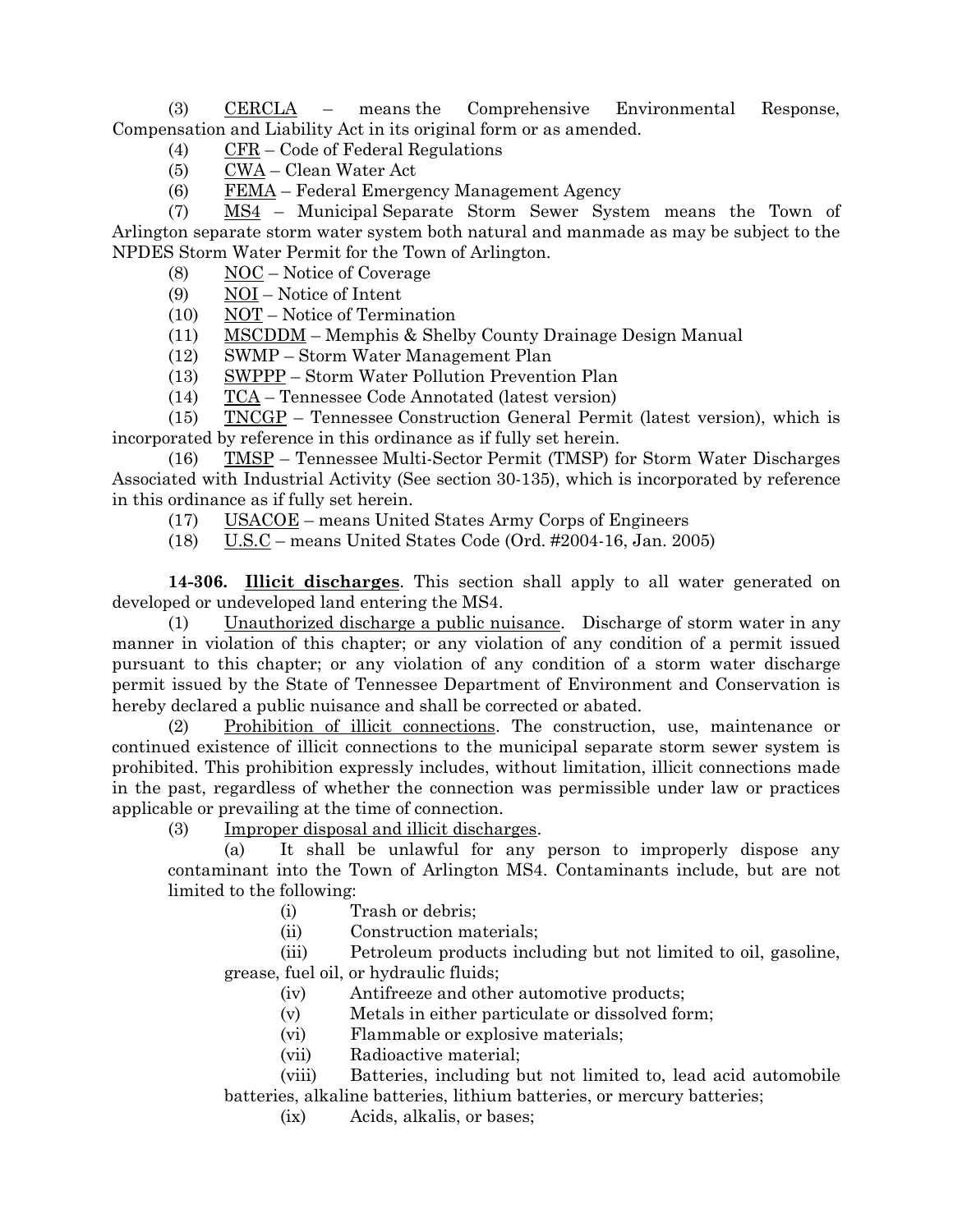- (x) Paints, stains, resins, lacquers, or varnishes;
- (xi) Degreasers and/or solvents;
- (xii) Drain cleaners;
- (xiii) Pesticides, herbicides, or fertilizers;
- (xiv) Steam cleaning wastes;
- (xv) Soaps, detergents, or ammonia;

(xvi) Swimming pool backwash including chlorinated swimming pool discharge;

(xvii) Chlorine, bromine, and other disinfectants;

- (xviii) Heated water;
- (xix) Animal waste from commercial animal or feeder lot;

(xx) Any industrial and sanitary wastewater, including leaking sewers or connections;

- (xxi) Recreational vehicle waste;
- (xxii) Animal carcasses;
- (xxiii) Food wastes;
- (xxiv) Medical wastes;

(xxv) Collected lawn clippings, leaves, branches, bark, and other fibrous materials;

- (xxvi) Collected silt, sediment, or gravel;
- (xxvii) Dyes, except as stated in subsection (B);
- (xxviii) Chemicals, not normally found in uncontaminated water;
- (xxix) Any hazardous material or waste, not listed above;

(xxx) Washing of fresh concrete for cleaning and/or finishing purposes or to expose aggregates;

- (xxxi) Junk motor vehicles, as defined in subsection (c);
- (xxxii) Liquid from solid waste disposal containers.
- (xxxiii) Domestic animal waste

Penalties for minor discharges that have no significant adverse impact on safety, health, the welfare of the environment, or the functionality of the town's storm water collection system may be waived at the discretion of the Manager.

(b) Dye testing. Dye testing is allowed but requires verbal notification to the Manager a minimum of twenty-four (24) hours prior to the date of the test. The Town of Arlington governmental agencies are exempt from this requirement.

(c) Junk motor vehicles, definition thereof. "Junk motor vehicle" means any vehicle, which shall include by way of example but not be limited to the following vehicle types: automobiles, construction equipment, motorcycles, and trucks, which meets all of the following requirements:

(i) Is three years old or older;

(ii) Is extensively damaged, such damage including, but not limited to any of the following: A broken window or windshield or missing wheels, engine or transmission;

(iii) Is apparently inoperable;

(iv) Is without a valid current registration;

(v) Has a fair market value equivalent only to the value of the scrap in it.

(4) Exceptions, allowable discharges. The following types of discharges shall not be considered prohibited discharges for the purpose of this chapter unless the Manager determined that the type or quantity of discharge, whether singly or in combination with others, is causing significant contamination of the Town of Arlington MS4.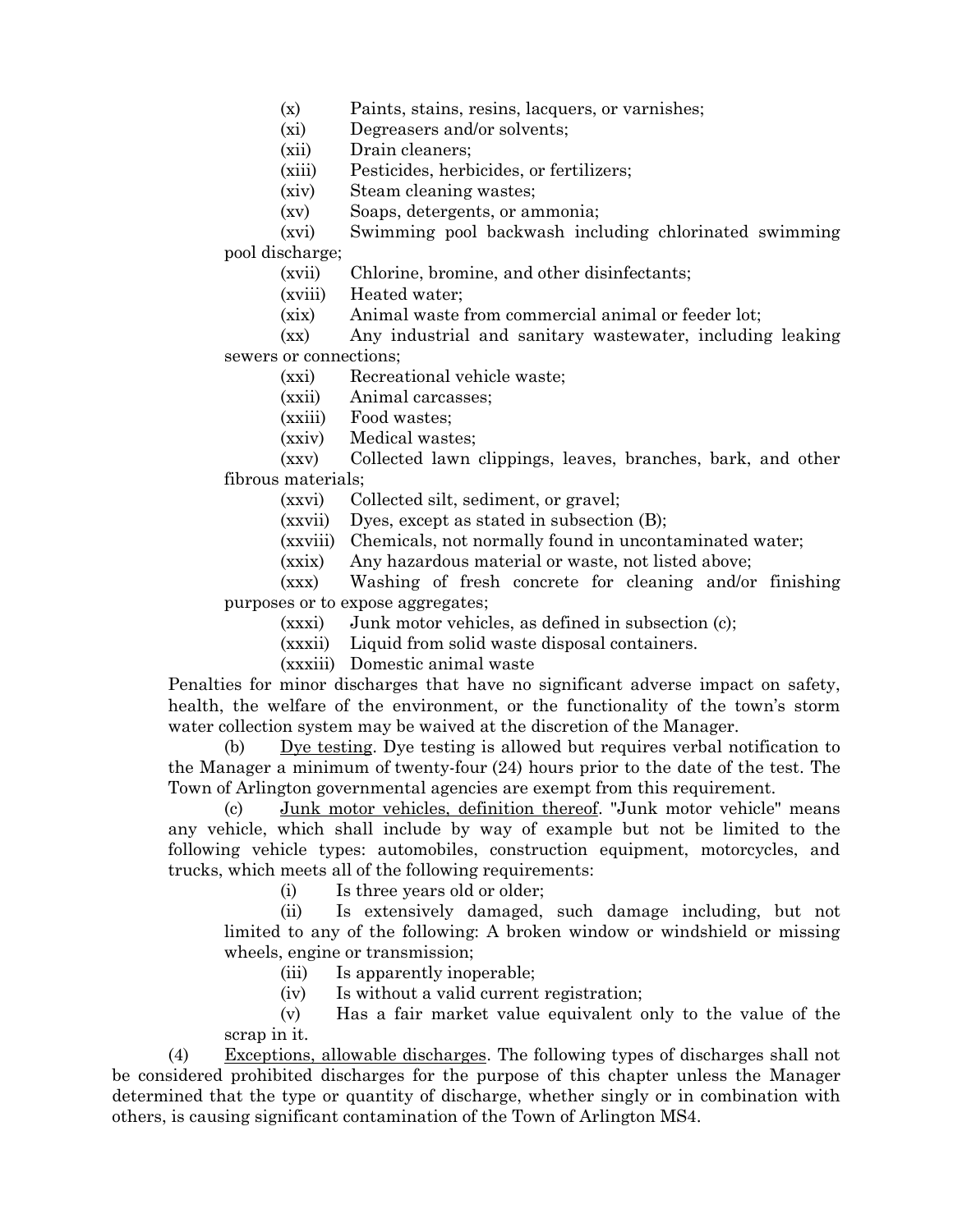- (a) Uncontaminated discharges from the following sources:
	- (i) Water line flushing or other potable water sources;
	- (ii) Landscape irrigation or lawn watering with potable water;
	- (iii) Diverted stream flows;
	- (iv ) Rising ground water;
	- (v) Groundwater infiltration to storm drains;
	- (vi) Pumped groundwater;
	- (vii) Foundation or footing drains;
	- (viii) Crawl space pumps;
	- (ix) Air conditioning condensation;
	- (x) Springs;
	- (xi) Non-commercial washing of vehicles;
	- (xii) Natural riparian habitat or wetland flows;
- (xiii) Swimming pools (if dechlorinated typically less than one PPM chlorine);

(xiv) Firefighting activities;

- (xv) Any other uncontaminated water source.
- (b) Discharges specified in writing by the Town as being necessary to protect public health and safety.
	- (c) Dye testing as permitted in Section 3(b) above.
	- (d) Discharges authorized by the Construction General Permit (CGP):
	- (i) dewatering of work areas of collected storm water and ground water (filtering or chemical treatment may be necessary prior to discharge);
	- (ii) waters used to wash vehicles (of dust and soil, not process materials such as oils, asphalt or concrete) where detergents are not used and detention and/or filtering is provided before the water leaves site;
		- (iii) water used to control dust in accordance with the CGP;
	- (iv) potable water sources including waterline flushings from which chlorine has been removed to the maximum extent practicable;
	- (v) routine external building washdown that does not use detergents or other chemicals;
	- (vi) uncontaminated groundwater or spring water; and foundation or footing drains where flows are not contaminated with pollutants (process materials such as solvents, heavy metals, etc.).

(5) Illicit connection, defined. Any connection, existing or future, identified by the Manager, as that which could convey anything not composed entirely of storm water directly to the Town of Arlington MS4 is considered an illicit connection and is prohibited with the following exceptions:

(a) Connections conveying allowable discharges as defined in  $\S 14-306(4)$ ;

(b) Connections conveying discharges pursuant to an NPDES permit (other than an NPDES storm water permit).

(6) Monitoring and inspection.

(a) Monitoring. The Manager shall periodically monitor compliance of the storm water NPDES permit holder.

(b) Detection of illicit connections and improper disposal. The Manager shall take appropriate steps to detect and eliminate illicit connections to the Town of Arlington MS4, including the adoption of programs to identify illicit discharges and their source or sources and provide for public education, public information and other appropriate activities to facilitate the proper management and disposal of used oil, toxic materials and household hazardous waste.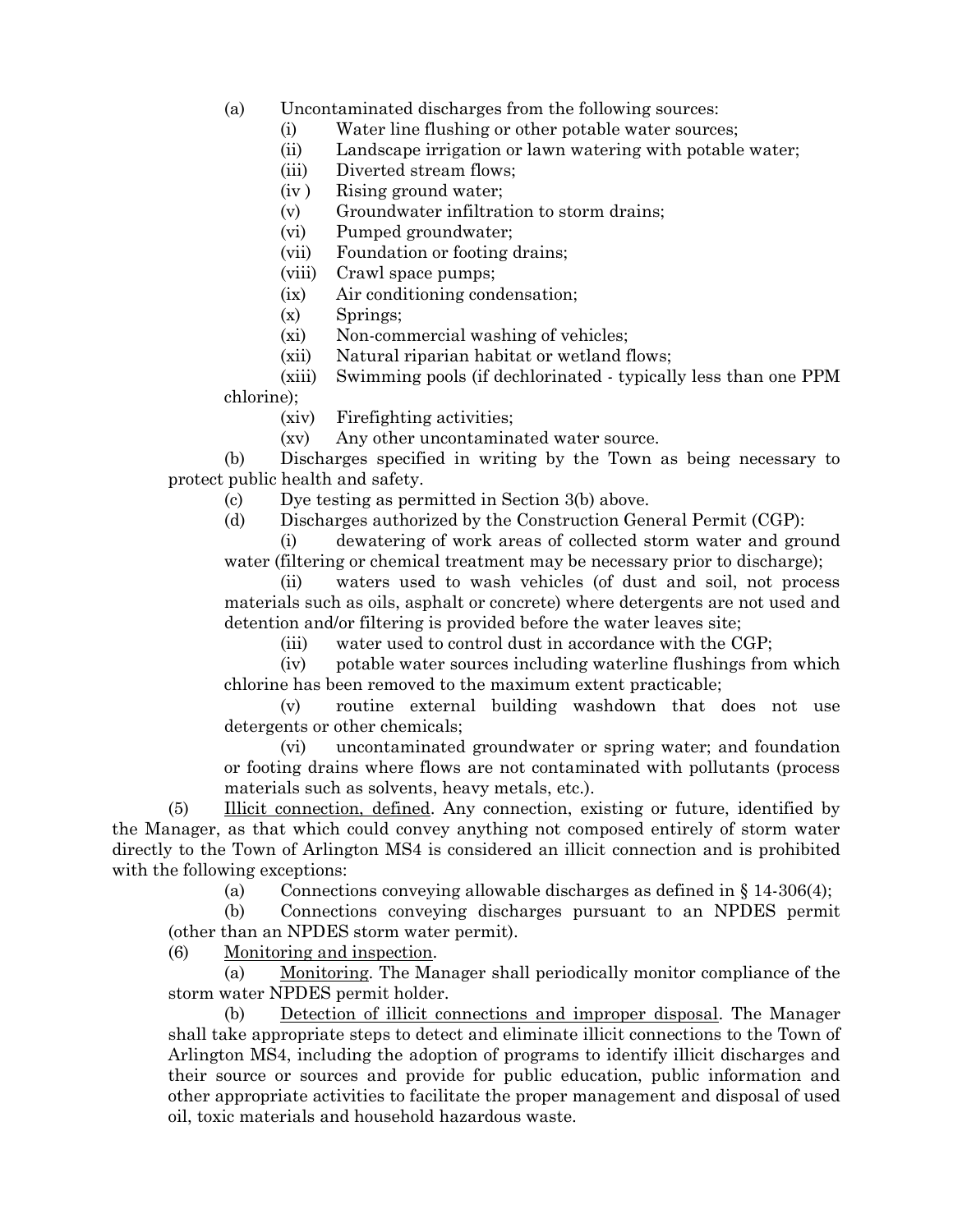(c) Inspections.

(i) The Manager or his designee, bearing proper credentials and identification, may enter and inspect properties for inspections, investigations, monitoring, observation, measurement, enforcement, sampling and testing, to effectuate the provisions of this chapter, the storm water management plan, and/or the NPDES storm water permit. The Manager or his designee shall duly notify the owner of said property or the representative on site and the inspection shall be conducted at reasonable times.

(ii) Upon refusal by any property owner to permit an inspector to enter or continue an inspection, the inspector shall terminate the inspection or confine the inspection to areas wherein no objection is raised. The inspector shall immediately report the refusal and the circumstances to the Manager. The Manager may seek appropriate action.

(iii) In the event the Manager or his designee reasonably believes that discharges into the Town of Arlington MS4 may cause an imminent and substantial threat to human health or the environment, the inspection may take place at any time and without notice to the owner of the property or a representative on site. The inspector shall present proper credentials upon request by the owner or representative.

(iv) At any time during the conduct of an inspection or at such other times as the Manager or his designee may request information from an owner or representative, the owner or representative may identify areas of the facility or establishment, material or processes which contains or may contain a trade secret. If the Manager or his designee has no clear and convincing reason to question such identification, the inspection report shall note that trade secret information has been omitted. To the extent practicable, the Manager shall protect all information that is designated as a trade secret by the owner or their representative. (Ord. #2004-16, Jan. 2005)

(7) Reduction of storm water pollutants by use of BMPs. Any person responsible for a property or premises which is or may be the source of an illicit discharge, may be required to implement, at that person's expense, the BMPs necessary to prevent further discharge of pollutants to the MS4. Compliance with all terms and conditions of a valid NPDES permit authorizing the discharge of storm water from an industrial activity, to the extent practicable, shall be deemed in compliance with the provisions of this section.

(8) Notification of spills. Notwithstanding other requirements of law, as soon as any person responsible for a facility or operation, or responsible for emergency response for a facility or operation, has information of any known or suspected release of materials which are resulting in, or may result in, illicit discharges or pollutants discharging into the MS4, the person shall take all necessary steps to ensure the discovery, containment, and cleanup of such release. In the event of such a release of hazardous materials, the person shall immediately notify emergency response agencies of the occurrence via 911. In the event of a release of non-hazardous materials, the person shall notify the Manager in person or by telephone, fax, or email, no later than the next business day. Notifications in person or by telephone shall be confirmed by written notice addressed and mailed to the Manager within three (3) business days of the telephone notice. If the discharge of prohibited materials emanates from a commercial or industrial establishment, the owner or operator of such establishment shall also retain an onsite written record of the discharge and the actions taken to prevent its recurrence. Such records shall be retained for at least five (5) years.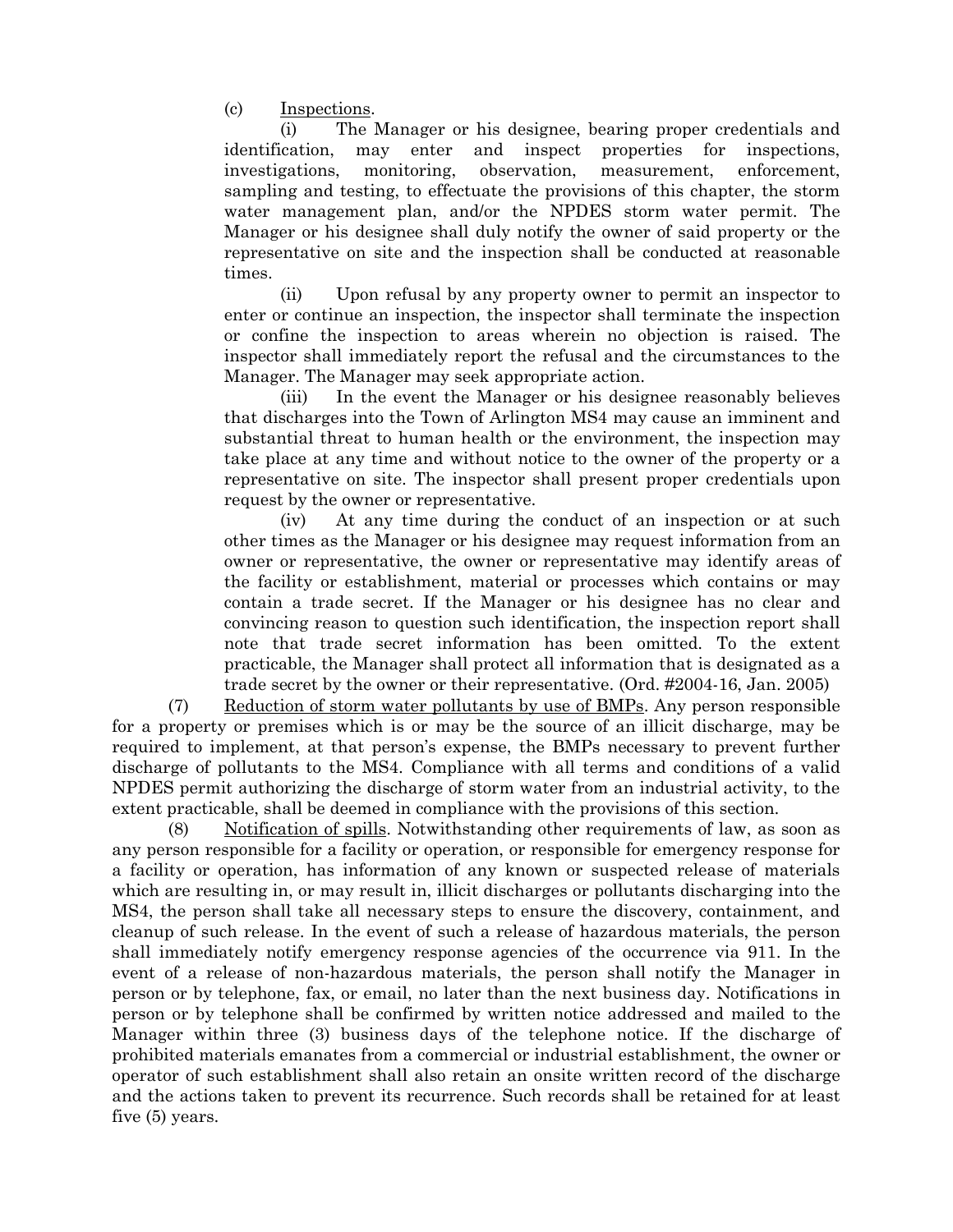(9) Illegal dumping. No person shall dump or otherwise deposit outside an authorized landfill, convenience center or other authorized garbage or trash collection point, any trash or garbage of any kind or description on any private or public property, occupied or unoccupied, inside the Town.

## **14-307. Construction and Permanent Storm Water Management Design and Construction**.

(1) MS4 Storm Water design and BMP manuals. The Town adopts as its MS4 design and BMP manuals for construction and permanent storm water management the following publications, which are incorporated by reference in this ordinance as if fully set herein. The manuals include a list of acceptable BMPs including specific design performance criteria and operation and maintenance requirements for each storm water practice. The manuals may be updated and expanded from time to time at the discretion of the Board of Mayor and Aldermen, upon the recommendation of the Manager based on improvements in engineering, science, monitoring, local maintenance experience, or changes in Federal or State laws or regulation. Designers and engineers are encouraged to use new and innovative techniques that perform to at least the minimum standards contained in the manuals. The specific application of BMP practices is subject to approval of the Manager. Stormwater facilities that are designed, constructed and maintained in accordance with these BMP criteria will be presumed to meet the minimum water quality performance standards.

- (a) TDEC Erosion Prevention and Sediment Control Handbook.
- (b) Shelby County Watershed Management Practices Manual.
- (c) City of Memphis/Shelby County Storm Water Management Manual.
- (d) Town of Arlington Watershed Management Practices Manual.

(e) Town of Arlington Public Works Standard Specifications and Drawings.

(2) Land development. All land development in the Town including, by example but not limited to, site plan applications, subdivision applications, land disturbance applications and grading applications for new development or redevelopment construction activities shall be subject to the provisions of this chapter, the Town's floodplain portion of the zoning ordinance, and the subdivision regulations. Other projects may be required to obtain authorization under this ordinance if:

(a) The Manager has determined that storm water discharge from a site is causing, contributing to, or is likely to contribute to a violation of state water quality standards;

(b) The Manager has determined that the storm water discharge is, or is likely to be, a significant contributor of pollutants to waters of the state; or

(c) Changes in state or federal rules require sites of less than one (1) acre that are not part of a larger common plan of development or sale to obtain a storm water permit.

(d) Any new development or redevelopment, regardless of size, that is defined by the Town to be a hotspot land use.

(3) NOI. The operators of non-exempt construction activities shall apply to TDEC for coverage under the TNCGP as part of the Town's plan review and approval process. Application procedures and required information for submittal of the NOI is contained in the TNCGP. An individual permit may be required as specified in section 7 of the TNCGP as well as an Aquatic Resource Alteration Permit (ARAP) as specified in section 10 of the TNCGP.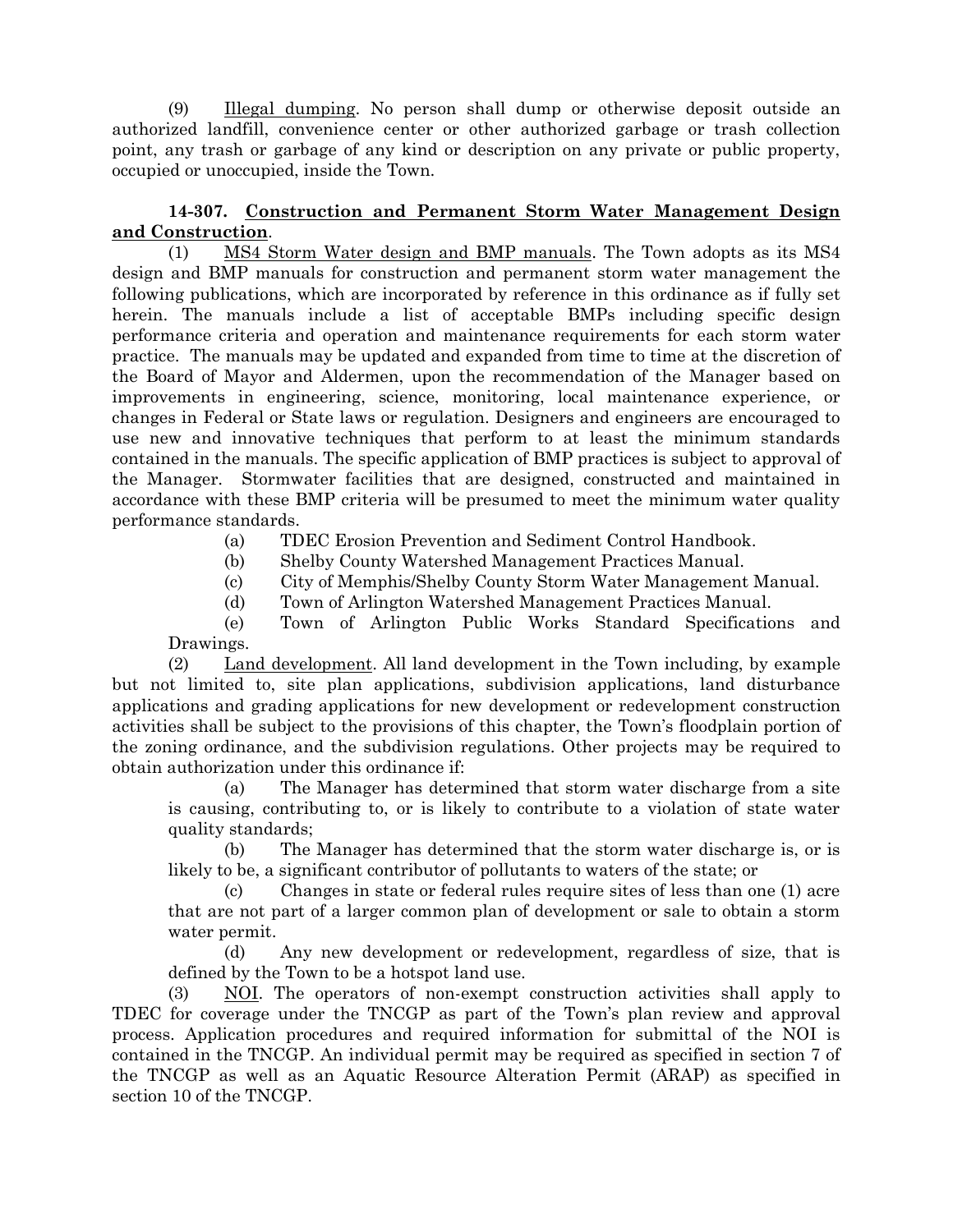(4) SWPPP. The operators of non-exempt construction activities shall provide a copy of the construction activity SWPPP for review as part of the Town's plan review and approval process. The TNCGP specifies what information is required to be included in the SWPPP. Changes to the SWPPP after plan review and approval shall be submitted to the Manager for approval. Operators of non-exempt construction activities involving the building of family residential units shall submit a copy of the SWPPP to the Public Works Department.

(5) NOC and NOT. The operators of non-exempt construction activities shall provide a copy of the Notice of Coverage (NOC) issued by TDEC prior to the commencement of any construction activity on the site. Upon completion of the project and acceptance by TDEC, a Notice of Termination (NOT) is issued. The operator shall submit a signed copy of the NOT to the Town.

(6) Erosion Control Phasing Plan. An erosion control phasing plan describing the vegetative stabilization and management techniques to be used at a site during and after construction is completed shall be submitted with the final design as part of the Town's plan review and approval process. This plan shall explain not only how the site will be stabilized after construction, but also who will be responsible for the maintenance of vegetation at the site and what practices will be employed to ensure that adequate vegetative cover is preserved. Changes to the erosion control phasing plan after plan review and approval shall be submitted to the Manager for approval.

(7) General design performance criteria for permanent storm water management. The storm water discharges from new development and redevelopment sites are to be managed such that post-development peak discharge does not exceed the predevelopment peak discharge at the site unless approved by the Manager.

(a) All new development is required to discharge post development flows at the 2, 10, and 25 year storm events at a peak level of pre-existing conditions. The Manager may require post development flows at other intervals. Discharge for water quality is encouraged to be designed into the project to include green infrastructure or other flow inhibiting designs.

(8) Detention requirements. All developments will be designed to incorporate detention with a storage volume sized for the 25 year storm and over-topping of a 100 year storm. Peak rate outflow control structure will meet the pre-development 2, 10, and 25 year storms.

(9) Permanent Storm Water Management Plan (SWMP) requirements. The operators of non-exempt construction activities shall submit a SWMP for post construction permanent BMPs as part of the Town's plan review and approval process. The SWMP shall include sufficient information to allow the Manager to evaluate the environmental characteristics of the project site, the potential impacts of all proposed development on the site (both present and future) on the water resources, and the effectiveness and acceptability of the measures proposed for managing storm water generated at the project site. The operator may use the SWPPP as the SWMP provided the following information is included:

(a) A topographical base map of the site, which extends a minimum of 100 feet beyond the limits of the proposed development and indicates:

(i) Existing surface water drainage including streams, ponds, culverts, ditches, sink holes, wet lands and the type, size elevation etc., of the nearest upstream and downstream drainage structures and/or storm water management facilities;

(ii) Current land use including all existing structures, locations of utilities, roads and easements;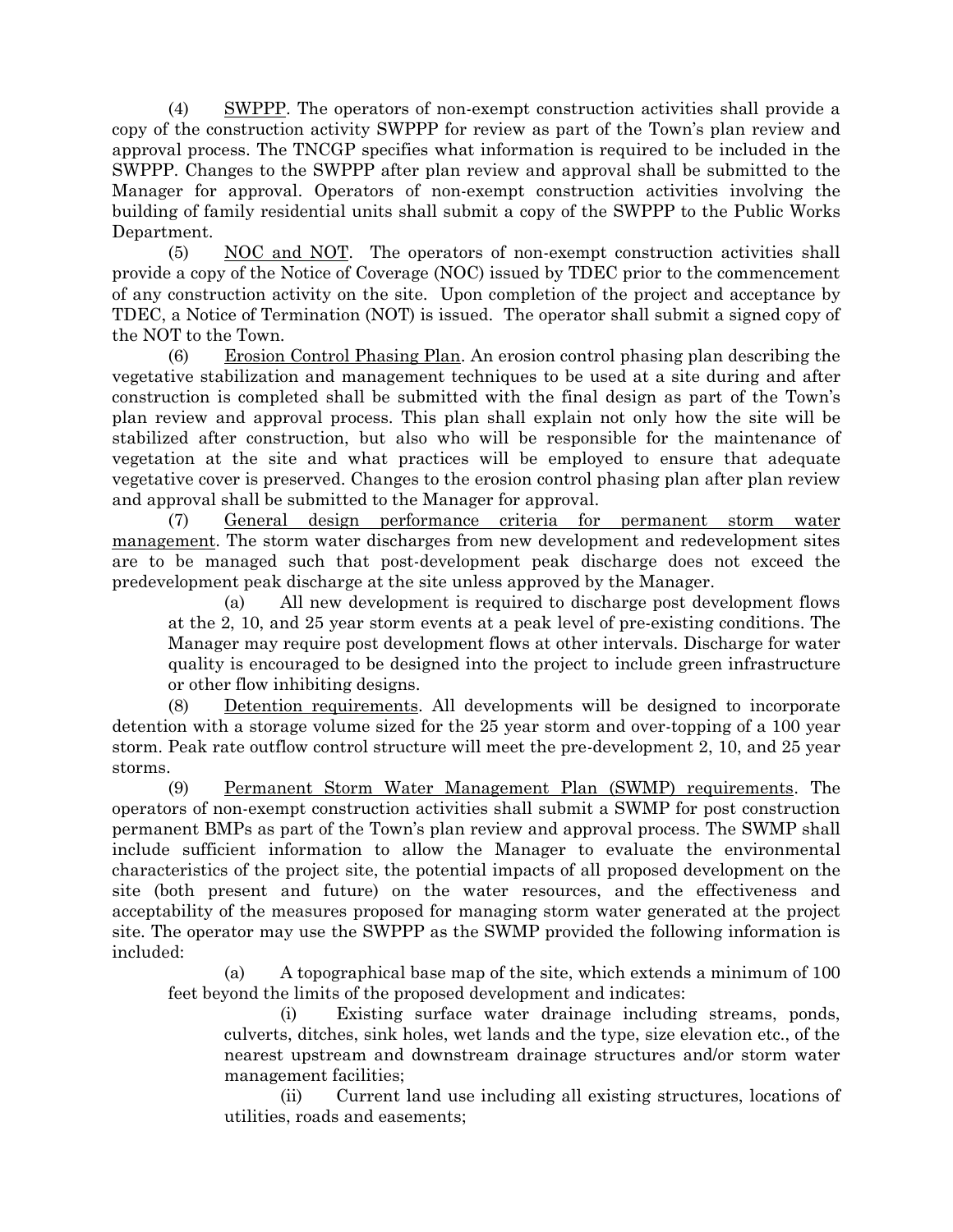(iii) All other existing significant natural and artificial features;

(iv) Proposed land use with tabulation of the percentage of surface area to be adapted to various uses; drainage patterns; locations of utilities, roads and easements; and the limits of clearing and grading.

(b) Proposed structural and non-structural BMPs;

(c) A written description of the site plan and justification of proposed changes in natural conditions may also be required;

(d) Hydrologic and hydraulic calculations for the pre-development and post-development conditions for a 2, 10, 25, and 100 year design storm. These calculations must show that the proposed storm water management measures are capable of controlling runoff from the site in compliance with this ordinance. Such calculations shall include:

(i) A description of the design storm frequency, duration, and intensity where applicable;

(ii) Time of concentration;

(iii) Soil curve numbers or runoff coefficients including assumed soil moisture conditions;

(iv) Peak runoff rates and total runoff volumes for each watershed area;

(v) Infiltration rates, where applicable;

(vi) Culvert, storm water sewer, ditch and/or other storm water conveyance capacities;

(vii) Flow velocities;

(viii) Data on the increase in rate and volume of runoff for a design storm; and

(ix) Documentation of sources for all computations methods and field test results.

(e) A soils report if a storm water management control measure depends on the hydrologic properties of soils (e.g. infiltration basins). The soils report shall be based on on-site boring logs or soil pit profiles and soil survey reports. The number and location of required soil borings or soil pits shall be determined based on what is needed to determine the suitability and distribution of soil types present at the location of the control measure.

(f) Detailed maintenance and repair procedures for permanent storm water management facilities.

Changes to post-construction permanent BMPs after plan review and approval shall be submitted to the Manager for approval.

(10) Maintenance and repair plan. The design and planning of all permanent storm water management facilities shall include detailed maintenance and repair procedures to ensure their continued performance. These plans shall identify the parts or components of a storm water management facility that need to be maintained and the equipment and skills or training necessary. Provisions for the periodic review and evaluation of the effectiveness of the maintenance program and the need for revisions or additional maintenance procedures shall be included in the plan. Approved maintenance and repair plans shall be recorded in the Shelby County Register's office and shall act as a property deed restriction to ensure maintenance and repair responsibilities are carried out in perpetuity.

(11) Construction plans. Proposed plans for construction shall be stamped by a professional engineer licensed in the State of Tennessee and submitted as part of the Town's plan review and approval process. The plans shall include all proposed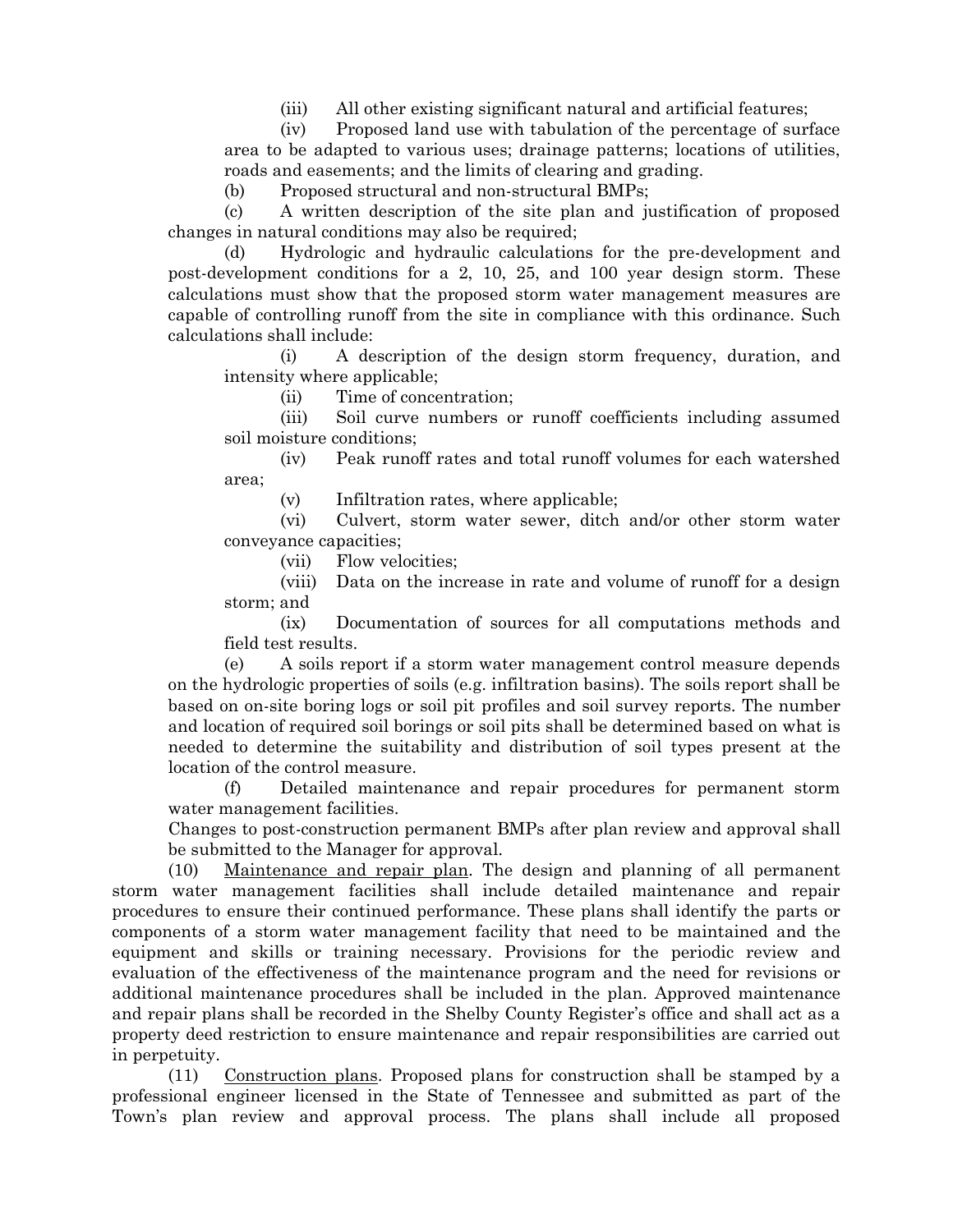improvements or modifications to the existing or new storm water infrastructure, erosion prevention and sediment control practices and other related improvements or modifications.

(a) The Town encourages regional watershed management practices and facilities. These practices will be encouraged in order to replace or reduce the implementation of on-site storm water management facilities.

(b) Each individual project shall be evaluated for consistency with the adopted watershed master plan, when available, for the major watershed or watersheds within which the project site is located. The individual project evaluation will determine if proposed storm water management practices can adequately serve the property and limit impacts to downstream public and private properties. The presence of a regional facility(s) will be considered in determining the extent to which peak discharge and/or quality controls will be necessary.

(c) In the absence of such a storm water master plan, a system of uniform requirements shall be applied to each individual project site. In general, these uniform requirements may be based on the criteria that storm water discharges from new development and redevelopment sites are to be managed such that postdevelopment peak discharge does not exceed the pre-development peak discharge at the site.

(d) Minimum development may be permitted in the floodplain; however, the developer may be required by the Manager to demonstrate "no adverse impact" on upstream or downstream facilities, uses, residences, or related structures. If substantial fill alteration is required, the Manager may require a "no rise" certification.

(e) Under no circumstances shall a site be graded or drained in such a way as to increase surface runoff to sinkholes, dry wells, or drainage wells.

Development of properties containing existing on-site storm water management facilities may be permitted, at the discretion of the Manager, provided the property and downstream public and private properties, infrastructure or waters of the state are adequately protected from adverse storm water impacts.

(g) Soil bioengineering, green and other soft slope and stream bank stabilization methods are encouraged. The use of greenway right-of-way for appropriate properties is encouraged along all waters of the state.

(h) The Town shall require the set aside of land along all waters of the state as land development occurs. A permanent waterway buffer shall be applied as specified in Appendix A.

(12) Construction activities. It shall be unlawful for any person to permit any discharge of storm water from a construction activity as defined in §14-304 without a TNCGP or an individual NPDES permit. Erosion or sedimentation, or transport of other pollutants or forms of pollution, due to various land development activities must be controlled. All construction activities shall be in compliance with applicable permit requirements, federal, state and/or local, and all applicable requirements under this chapter. Additionally:

(a) No earth disturbing activities shall be performed at a construction activity until:

(i) A NOC has been received from TDEC. A copy of the NOC shall be provided to the Manager;

(ii) All appropriate permits have been obtained;

(iii) Construction plans have been approved by the Town;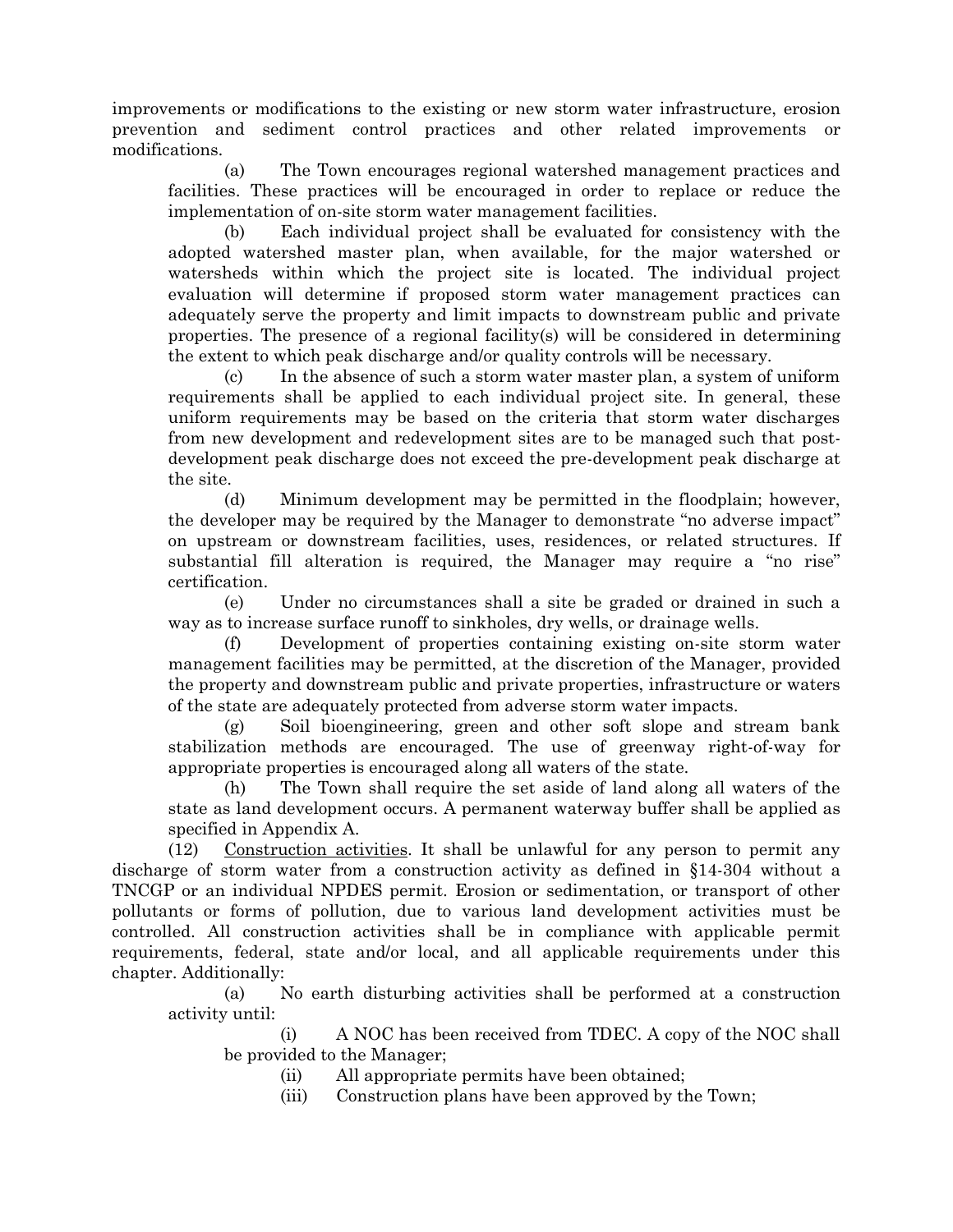(iv) Appropriate erosion prevention and sediment control BMPs, consistent with those described in the BMP manuals referenced in §14-307(1) and identified in the site's approved SWPPP, are in place; and

(v) A pre-construction meeting has been conducted.

(b) Operators shall control wastes such as but not limited to discarded building materials, concrete truck washout, chemicals, litter, and sanitary waste at the construction site to avoid adverse impacts on water quality;

(c) The Manager may stop or cause to have stopped construction or administer other enforcement actions as defined in this chapter on properties that do not have adequate erosion prevention and sedimentation control measures in place or properly maintained.

(d) In activities that have been released from the development phase to the building phase, any changes in the development phase grading of more than two (2) feet (cut or fill) shall require a lot specific grading and drainage plan to show how the owner plans to accommodate drainage to or from adjacent lots. The Manager is empowered to stop or cause to be stopped any work on the lot until such time as a grading and drainage plan is submitted and approved by the Manager.

(e) After construction activities are complete, operators obtaining coverage under the TNCGP or an individual NPDES permit shall submit a Notice of Termination (NOT) to TDEC as specified in section 8 of the TNCGP. The Manager is hereby empowered to retain or cause to be retained bonds, letters of credits, withholding of use and occupancy permits or other sureties as the Manager deems appropriate until NOT acceptance by TDEC. Operators shall provide a copy of the approved NOT to the Manager.

## **14-308. Operation, maintenance and inspection of permanent storm water management facilities.**

(1) As-built plans. All operators shall submit as-built plans for all permanent storm water management structures after final construction is completed to the Town Engineer. The plans must show the final flow line elevations, slopes, locations and/or design specifications for all storm water management facilities, as applicable for the facility, and must bear the seal of a registered professional engineer licensed to practice in the State of Tennessee. The registered professional shall certify that the facilities have been constructed in substantial and essential conformance to the design plan. The Manager is hereby empowered to retain or cause to be retained bonds, letters of credits, withholding of use and occupancy permits or other sureties as the Manager deems appropriate until proper as-built plans have been delivered.

(2) Erosion control phasing plan and stabilization requirements. Any area of land from which the natural vegetative cover has been either partially or wholly cleared by a construction activity shall be stabilized. Stabilization measures shall be initiated as soon as possible in portions of the site where construction activities have temporarily or permanently ceased.

(a) Temporary or permanent soil stabilization at the construction site (or a phase of the project) must be completed not later than 15 days after the construction activity in that portion of the site has temporarily or permanently ceased. Natural or created slopes three to one (3 to 1) or steeper shall be temporarily stabilized not later than seven (7) days after construction activity on the slope has temporarily or permanently ceased. In the following situations, temporary stabilization measures are not required: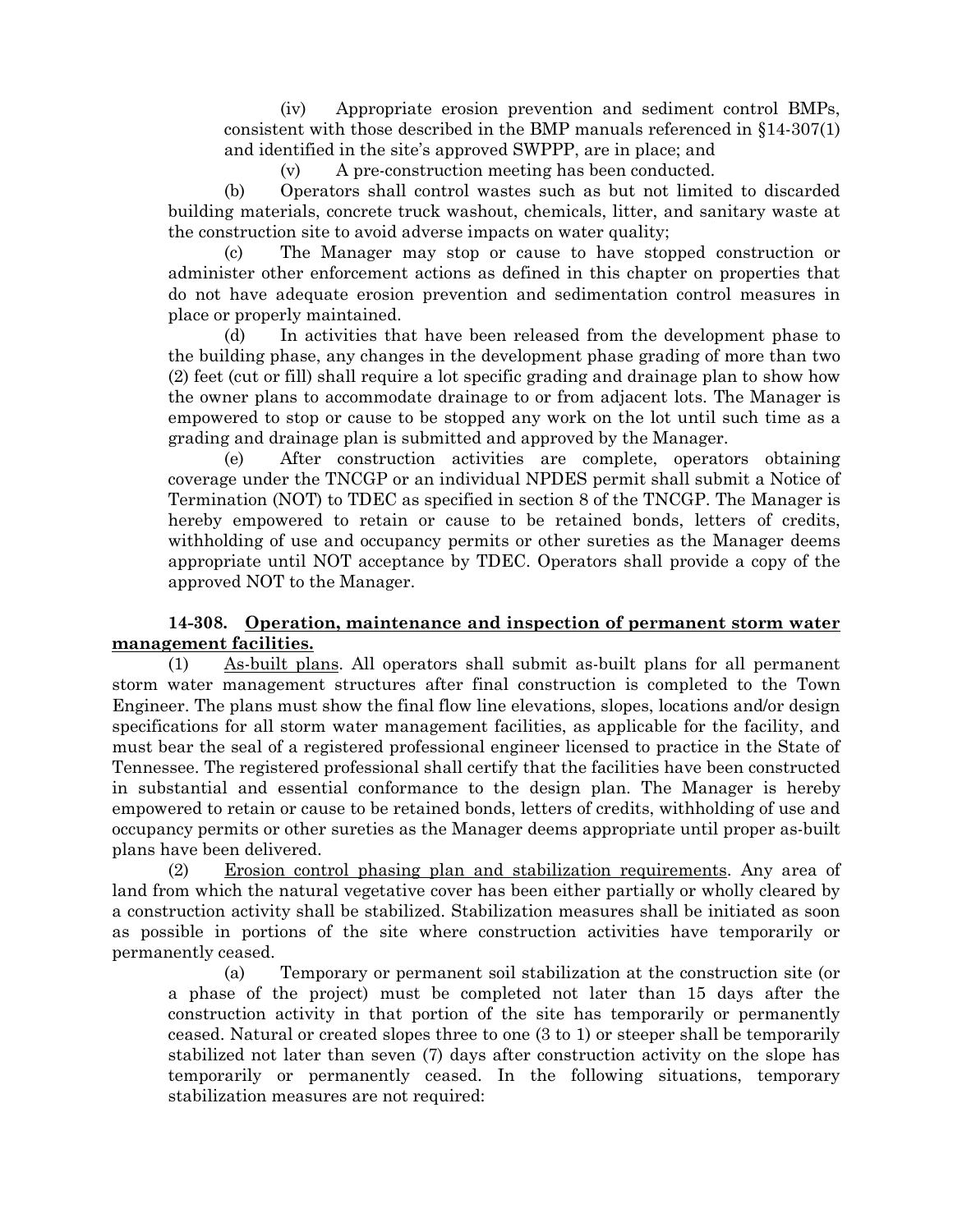(i) where the initiation of stabilization measures is precluded by snow cover or frozen ground conditions or adverse soggy ground conditions, stabilization measures shall be initiated as soon as practicable; or

(ii) where construction activity on a portion of the site is temporarily ceased, and earth disturbing activities will be resumed within 15 days or seven (7) days for slopes three to one (3 to 1) or steeper.

(b) Permanent stabilization with perennial vegetation (using native herbaceous and woody plants where practicable) or other permanently stable, noneroding surface shall replace any temporary measures as soon as practicable. Unpacked gravel containing fines (silt and clay sized particles) or crusher runs will not be considered a non-eroding surface. Slopes three to one (3 to1) or steeper shall be solid sodded.

(c) The following criteria shall apply to re-vegetation efforts:

(i) Reseeding must be done with an annual or perennial cover crop accompanied by placement of straw mulch or its equivalent of sufficient coverage to control erosion until such time as the cover crop is established over ninety percent (90%) of the seeded area.

(ii) Replanting with native woody and herbaceous vegetation must be accompanied by placement of straw mulch or its equivalent of sufficient coverage to control erosion until the plantings are established and are capable of controlling erosion.

(iii) Any area of re-vegetation must exhibit survival of a minimum of seventy-five percent (75%) of the cover crop throughout the year immediately following re-vegetation. Re-vegetation must be repeated in successive years until the minimum seventy-five percent (75%) survival for one (1) year is achieved.

(iv) In addition to the above requirements, a landscaping plan must be submitted with the final design describing the vegetative stabilization and management techniques to be used at a site after construction is completed. This plan will explain not only how the site will be stabilized after construction, but also who will be responsible for the maintenance of vegetation at the site and what practices will be employed to ensure that adequate vegetative cover is preserved.

(3) Right of access. The owner(s) shall maintain a perpetual right of access for inspection and emergency access by the Town. The Town has the right, but not the duty, to enter premises for inspection and emergency repairs.

(4) Inspection of storm water management facilities. Periodic inspections of facilities shall be performed, documented, and reported in accordance with this chapter, as detailed in §14-308.

(5) Records of installation and maintenance activities. Parties responsible for the operation and maintenance of a storm water management facility shall make records of the installation of the storm water facility, and of all maintenance and repairs to the facility, and shall retain the records for at least five (5) years. These records shall be made available to the Town during inspection of the facility and at other reasonable times upon request.

(6) Infrastructure maintenance. It shall be the responsibility of the property owner of record for the maintenance of storm water infrastructure. Maintenance of storm water infrastructure consists of a minimum but is not limited to the following items as they apply to the specific storm water facility: outlet cleaning, mowing, herbicide spraying, litter control, removal of sediment from basin and outlet structures, repair of drainage structures, and other items that may be included in the facilities maintenance and repair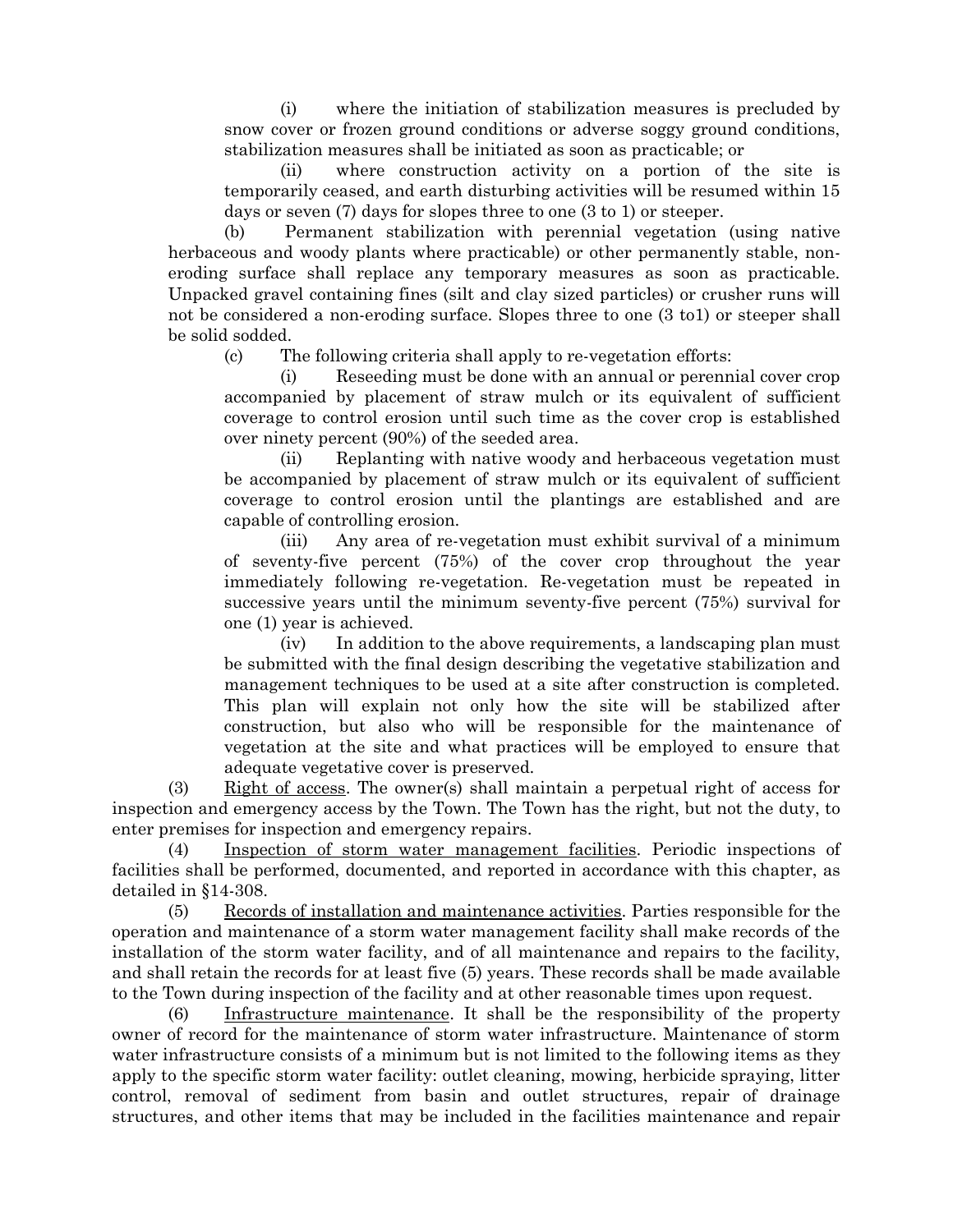plan. All such activities will be conducted in an environmentally sound manner and consistent with applicable codes, rules, and/or standards. No modifications shall be made to open ditches or other wet weather conveyances without coordination with the Manager. All storm water management control facilities proposed by the owners and approved by the Manager for dedication as a public facility shall be maintained by the owner until such time as the Manager accepts the facilities. Upon acceptance, the facilities shall be publicly owned and /or maintained.

(7) Maintenance documents. Maintenance requirements for new privately owned permanent storm water management facilities may also be prescribed by a site specific document between the owner or operator and the Town. This document shall be based on an approved site design, a SWPPP, an inspection program, a long-term maintenance plan, an emergency repair plan, easements, and proof or surety of financial responsibility. Approved maintenance documents shall be recorded in the Shelby County Register's office and shall act as a property deed restriction to ensure maintenance and repair responsibilities are carried out in perpetuity.

(8) Failure to meet or maintain design or maintenance standards. If a responsible party fails or refuses to meet the design or maintenance standards required for storm water facilities under this chapter, the Town, after reasonable notice, may correct a violation of the design standards or maintenance needs by performing all necessary work to place the facility in proper working condition. In the event that the storm water management facility becomes a danger to public safety or public health, the Town shall notify in writing the party responsible for maintenance of the storm water management facility. Upon receipt of that notice, the responsible person shall have thirty (30) days to effect maintenance and repair of the facility in an approved manner. In the event that corrective action is not undertaken within that time, the Town may take necessary corrective action. The cost of any action by the Town under this section shall be charged to the responsible party. Additionally, the Manager may assess penalties as detailed in §14- 311. Such an assessment will be used for cost recovery, to abate damages, and to restore impacted areas.

## **14-309. Maintenance agreement for storm water management facilities.**

(1) On-site storm water management facilities maintenance document. For new construction where the storm water facility is located on property that is subject subdivision or site plan review, and the plans provide for a permanent storm water maintenance document that runs with the land, the owners of property must execute a document that shall operate as a deed restriction binding on the current property owners and all subsequent property owners and their lessees and assigns, including but not limited to, homeowner associations or other groups or entities. The document shall:

(a) Assign responsibility for the maintenance and repair of the storm water facility to the owners of the property upon which the facility is located and be recorded as such on the plat for the property by appropriate notation.

(b) Provide for a periodic inspection by the property owners in accordance with the requirements of subsection (c) below for the purpose of documenting maintenance and repair needs and to ensure compliance with the requirements of this ordinance. The property owners will arrange for this inspection to be conducted by a registered professional engineer licensed to practice in the State of Tennessee, who will submit a signed written report of the inspection to the Town. It shall also grant permission to the Town to enter the property at reasonable times and to inspect the stormwater facility to ensure that it is being properly maintained.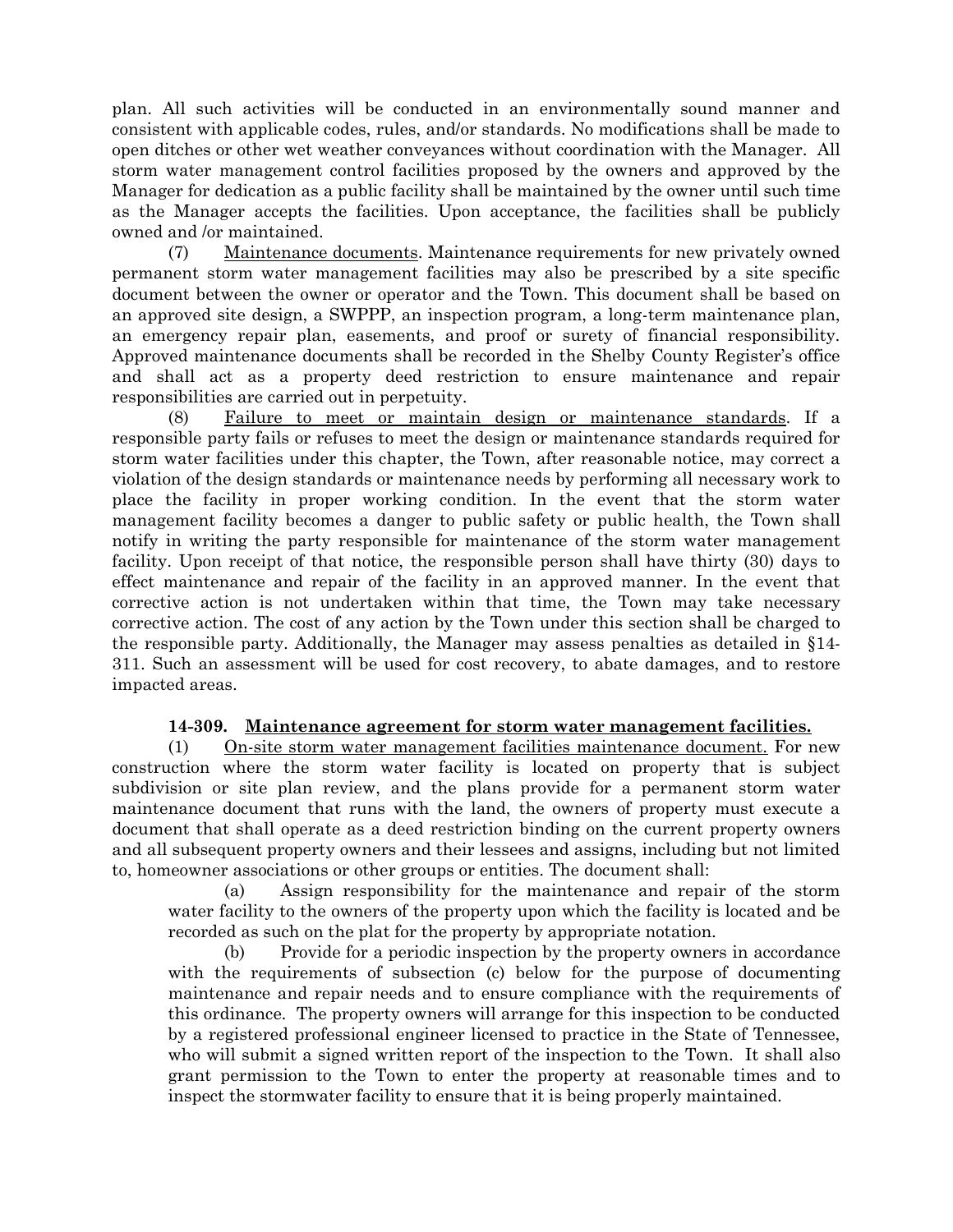(c) Provide that the minimum maintenance and repair needs include, but are not limited to: the removal of silt, litter and other debris, the cutting of grass, cutting and vegetation removal, and the replacement of landscape vegetation, in detention and retention basins, and inlets and drainage pipes and any other storm water facilities. It shall also provide that the property owners shall be responsible for additional maintenance and repair needs consistent with the needs and standards outlined in the MS4 BMP manuals and the approved maintenance and repair plan as appropriate.

(d) Provide that maintenance needs must be addressed in a timely manner, on a schedule to be determined by the Manager.

(e) Provide that if the property is not maintained or repaired within the prescribed schedule, the Town shall perform the maintenance and repair at its expense, and bill the same to the development owner. The maintenance document shall also provide that the Town's cost of performing the maintenance shall be a lien against each lot in the development.

(2) Existing locations with no maintenance document. The Town may, to the extent authorized by state and federal law, enter and inspect private property for the purpose of determining if there are illicit non-storm water discharges, and to establish inspection programs to verify that all storm water management facilities are functioning within design limits.

(a) Inspection programs may be established on any reasonable basis, including but not limited to: routine inspections; random inspections; inspections based upon complaints or other notice of possible violations; inspection of drainage basins or areas identified as higher than typical sources of sediment or other contaminants or pollutants; inspections of businesses or industries of a type associated with higher than usual discharges of contaminants or pollutants or with discharges of a type which are more likely than the typical discharge to cause violations of the Town's NPDES storm water permit; and joint inspections with other agencies inspecting under environmental or safety laws.

(b) Inspections may include, but are not limited to: reviewing maintenance and repair records; sampling discharges, surface water, groundwater, and material or water in drainage control facilities; and evaluating the condition of drainage control facilities and other BMPs.

(c) The Manager shall, in writing, notify the owners of existing locations and developments of specific drainage, erosion or sediment problems affecting or caused by such locations and developments, and the specific actions required to correct those problems. The notice shall also specify a reasonable time for compliance. Discharges from existing BMPs that have not been maintained and/or inspected in accordance with this ordinance shall be regarded as illicit.

(3) Requirements for all existing locations and ongoing developments. The following requirements shall apply to all locations and development at which land disturbing activities have occurred previous to the enactment of this ordinance:

(a) Denuded areas must be vegetated or covered in a manner and on a schedule acceptable to the Manager.

(b) Cuts and slopes must be properly covered with appropriate vegetation and/or retaining walls constructed.

(c) Drainage ways shall be properly covered in vegetation or secured with rip-rap, channel lining, etc., to prevent erosion.

(d) Trash, junk, rubbish, etc. shall be cleared from drainage ways.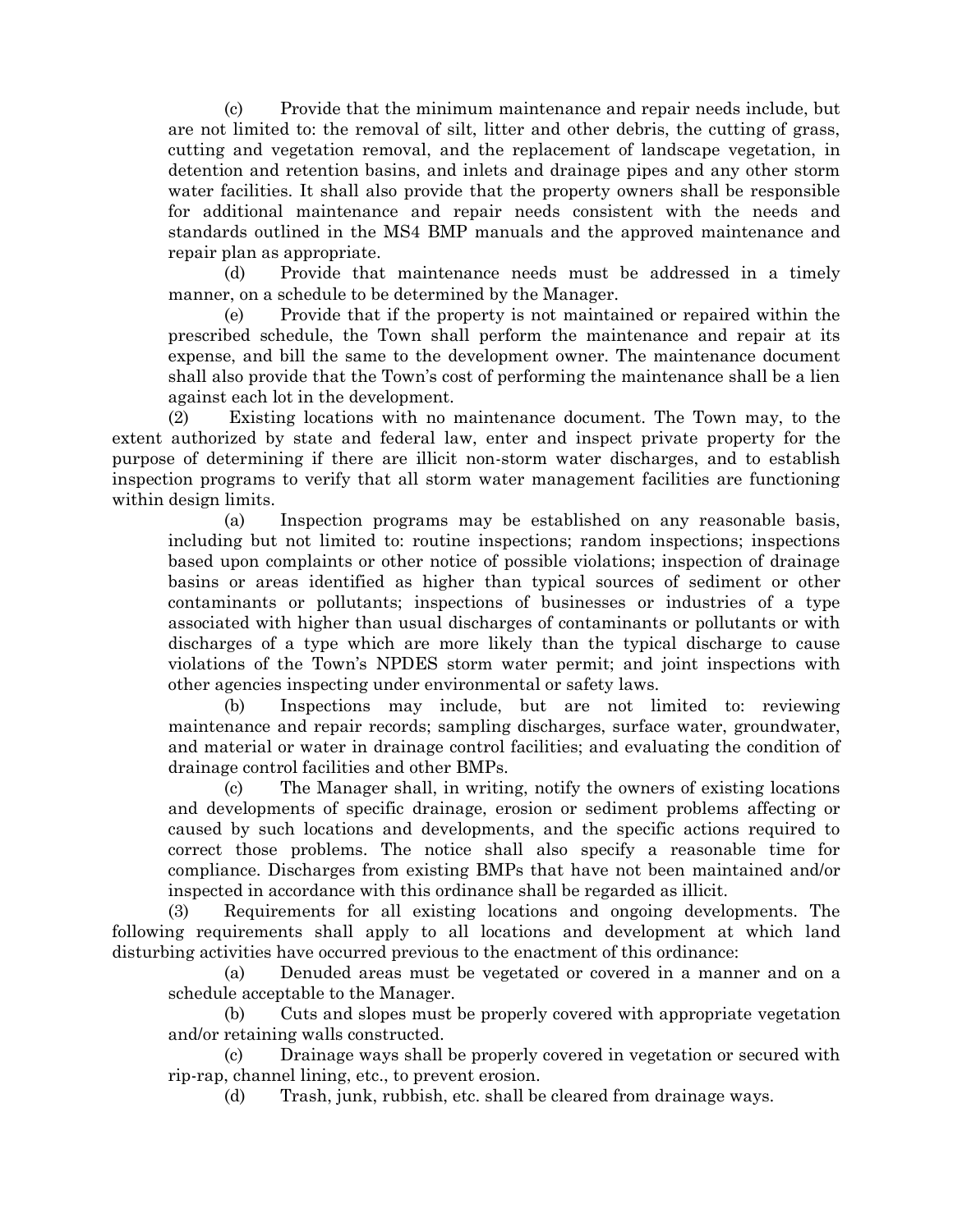(e) Storm water runoff shall be controlled to the maximum extent practicable to prevent its pollution. Such control measures may include, but are not limited to, the following:

(i) Ponds such as detention ponds, extended detention ponds, retention ponds and other alternate storage methods.

(ii) Constructed wetlands.

(iii) Infiltration systems such as infiltration/percolation trenches, infiltration basins, drainage (recharge) wells, and porous pavements.

(iv) Filtering systems such as catch basin inserts/media filters, sand filters, filter/absorption beds, and filter and buffer strips.

(v) Open channel such as swales and bio-swales.

(4) Owner/Operator Inspections - The owners and/or the operators of stormwater management practices shall:

(a) Perform routine inspections to ensure that the BMP's are properly functioning. These inspections shall be conducted on an annual basis, at a minimum. These inspections shall be conducted by a person familiar with control measures implemented at a site. Owners or operators shall maintain documentation of these inspections. The Town may require submittal of this documentation.

(b) Perform comprehensive inspection of all stormwater management facilities and practices. These inspections shall be conducted once every five (5) years, at a minimum. Such inspections must be conducted by either a professional engineer or landscape architect, licensed in the State of Tennessee. Complete inspection reports for these five year inspections shall include:

- (i) Facility type,
- (ii) Inspection date,

(iii) Latitude and longitude and nearest street address,

(iv) BMP owner information (e.g. name, address, phone number, fax, and email),

(v) A description of BMP condition including: vegetation and soils; inlet and outlet channels and structures; embankments, slopes, and safety benches; spillways, weirs, and other control structures; and any sediment and debris accumulation,

(vi) Photographic documentation of BMP's, and

(vii) Specific maintenance items or violations that need to be corrected by the BMP owner along with deadlines and reinspection dates.

(c) Owners or operators shall maintain documentation of these inspections. The Town may require submittal of this documentation.

(5) Corrections of problems subject to appeal. Corrective measures imposed by the Manager under this section are subject to appeal under §14-312 of this chapter.

#### **14-310. Stormwater discharges from regulated industrial sources**.

(1) Purpose. It is the purpose of this chapter to control storm water runoff from industrial sources in order to minimize, to the maximum extent practicable, pollutants discharged from industrial sources into the Town of Arlington MS4. This reduction may be achieved by a combination of management practices, control techniques, system design, engineering methods and plan review.

(2) Industry defined. An industrial facility is one defined as industry by EPA rule, or subject to the Tennessee Multi-Sector Permit (TMSP) for storm water discharges associated with industrial activity.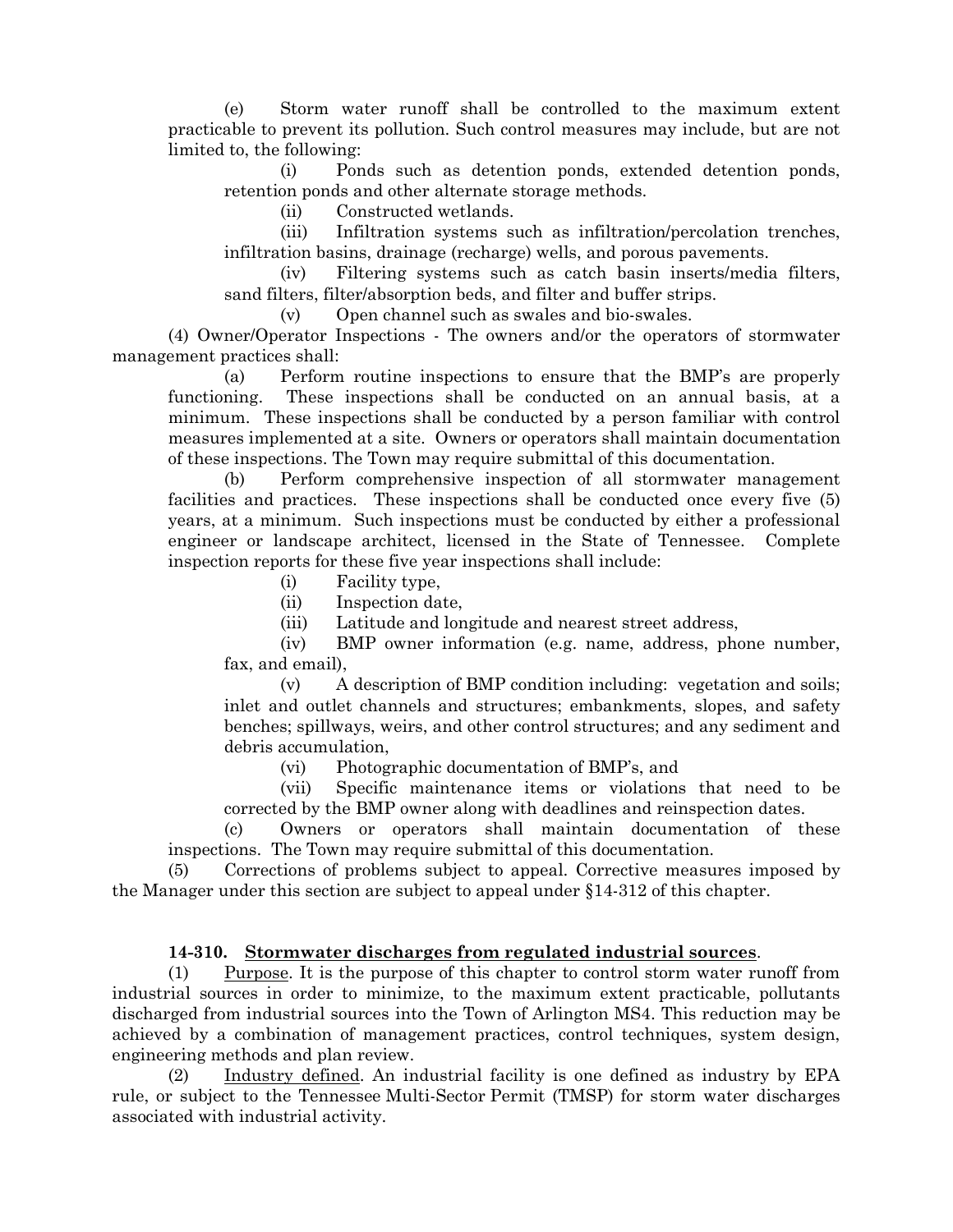(3) Right of inspection, defined. Right of inspection is defined in §14-306(6) of this chapter.

(4) Information required. The State of Tennessee utilizes a "notice of intent" for dischargers to obtain coverage under the general permit program for discharges associated with industrial activities. These documents are subject to change and amendment and therefore the user should obtain the latest versions directly from the State of Tennessee Department of Environment and Conservation, Division of Water Pollution Control. These may be obtained at the State's web site. All industries subject to the TMSP and discharging into the Town of Arlington storm sewer system shall maintain a copy of the Storm Water Pollution Prevention Plan (SWPPP) on the industrial site, available for inspection and copying at reasonable times by the Manager.

(5) Storm water pollution prevention plan (SWPPP) requirements. The Storm Water Pollution Prevention Plan (SWPPP) must follow, at a minimum, the outline of the plan listed in the Tennessee Multi-Sector Permit language or a facility's NPDES Storm Water Permit language, whichever is applicable.

(6) Sampling at industrial facilities.

(a) Samples of storm water collected for compliance monitoring shall be representative of the discharge. Sampling locations will be those defined in the Tennessee Multi-Sector Permit or an NPDES Permit. Sampling and analyses shall be in accordance with 40 CFR Part 122.21 and 40 CFR Part 136 and/or applicable permit language.

(b) Samples that may be taken by the Manager and/or his designated representatives for the purpose of determining compliance with the requirements of this chapter or rules adopted hereunder may be split with the discharger if requested before the time of sampling.

(c) The Manager may require a storm water discharger to install and maintain at the discharger's expense a suitable manhole or sampling facility at the discharger's facility or suitable monitoring access to allow observation, sampling, and measurement of all storm water runoff being discharged into the county storm sewer system. Sampling manhole or access shall be constructed in accordance with plans approved by the Manager and shall be designed so that flow measurement and sampling equipment can be installed. Access to the manhole or monitoring access shall be available to the Manager and/or his designated representatives at all times.

(7) Reporting.

(a) Any facility required to sample under either the TMSP or an NPDES Storm Water Permit shall provide a copy of the monitoring report to the Manager.

(b) The Manager may require reporting by dischargers of storm water runoff to the storm water system, where an NPDES storm water permit is not required, to provide information. This information may include any data necessary to characterize the storm water discharge.

(8) Accidental discharges.

(a) In the event of a "significant spill" as defined in "definitions" or any other discharge which could constitute a threat to human health or the environment, the owner or operator of the facility shall give notice to the Manager and the local field office of the Tennessee Department of Environment and Conservation as required by state and federal law following the accidental discharge.

(b) If an emergency response by governmental agencies is needed, the owner or operator should also call the Memphis and Shelby County Emergency Management Agency, immediately to report the discharge. A written report must be provided to the Manager within five (5) days of the time the discharger becomes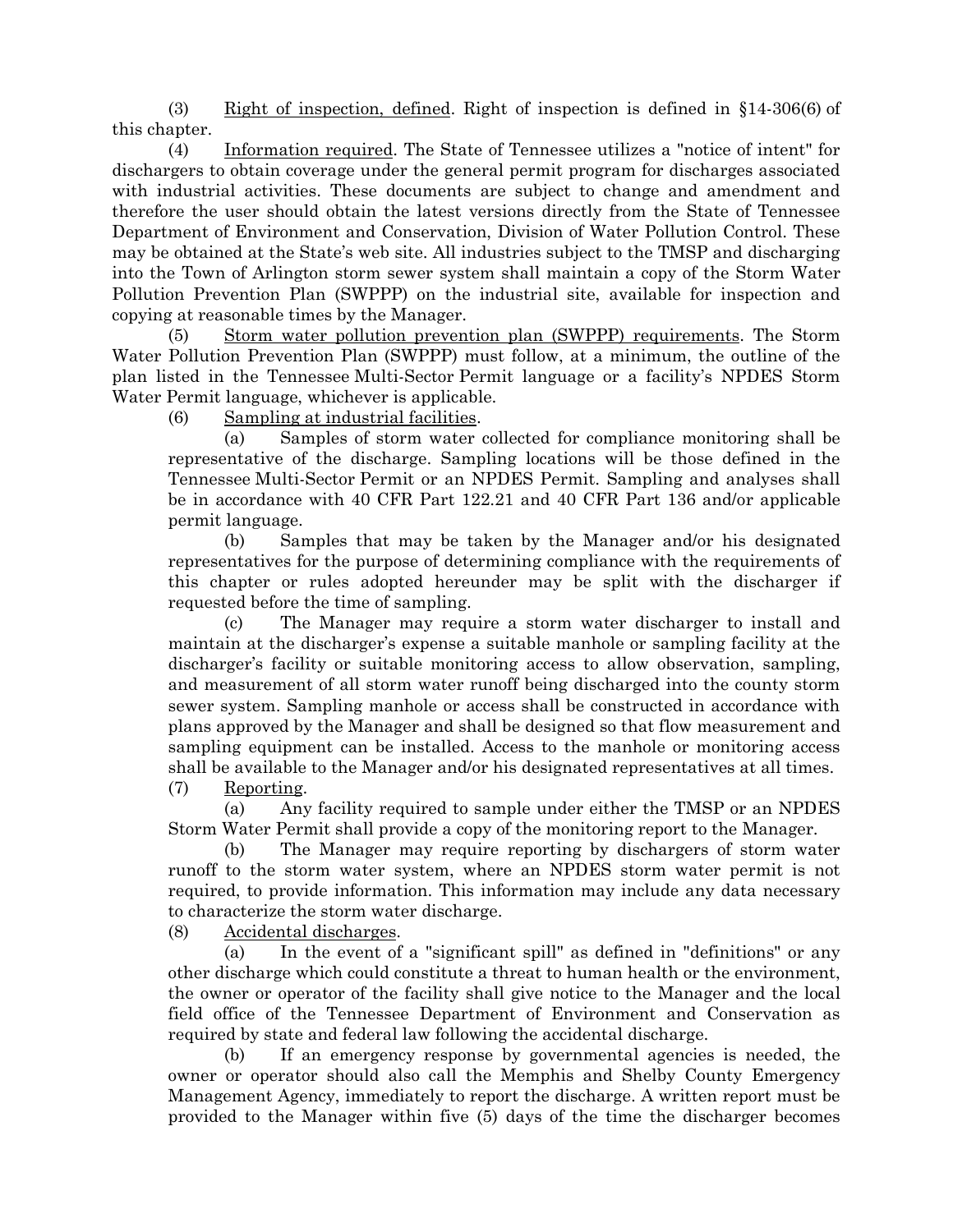aware of the circumstances, unless this requirement is waived by the Manager for good cause shown on a case-by-case basis, containing the following particulars:

(i) A description of the discharge, including an estimate of volume.

(ii) The exact dates, times and duration of the discharge.

(iii) Steps being taken to eliminate and prevent recurrence of the discharge, including any planned modification to contingency, SWPPP or maintenance plans.

(iv) A site drawing should be rendered that shows the location of the spill on the impacted property, the direction of flow of the spill in regards to the topographical grade of the property, the impacted watercourse(s), and the property or properties adjacent to the spill site.

(c) The discharger shall take all reasonable steps to minimize any adverse impact to the Town of Arlington MS4, including such accelerated or additional monitoring as necessary to determine the nature and impact of the discharge. The interruption of business operations of the discharger shall not be a defense in an enforcement action necessary to maintain water quality and minimize any adverse impact that the discharge may cause.

(d) It shall be unlawful for any entity, whether an individual, residential, commercial or industrial entity to fail to comply with the provisions of this section.

(9) Fraud and false statements. Any reports required by this chapter or rules adopted hereunder and any other documents required by the town to be submitted or maintained by the discharger shall be signed by a responsible corporate official and certified as accurate to the best of their personal knowledge after appropriate investigation. It shall be subject to the enforcement provisions of this chapter and any other applicable local and state laws and regulations pertaining to fraud and false statements. Additionally, the discharger shall be subject to the provisions of 18 U.S. Code Section 309 of the Clean Water Act, as amended, governing false statements and responsible corporate officials.

**14-311. Enforcement and abatement**. Whenever the Manager finds any permittee or person discharging storm water, or other pollutants into the MS4 or otherwise has violated or is violating this chapter, conditions of a storm water permit, or order issued hereunder, the Manager may use enforcement response and abatement actions specified herein to achieve compliance. Although enforcement and abatement actions should be progressively applied until compliance is achieved, enforcement actions may be administered in any sequence as the Manager deems appropriate for the violation. If the Manager deems it necessary, a complaint may be filed with the Commissioner of TDEC pursuant to TCA §69-3-118.

(1) Enforcement authority. The Town shall have the authority to issue notices of violation and citations, and to impose the civil penalties provided in this section. Measures authorized include:

(a) Verbal Warnings – At minimum, verbal warnings must specify the nature of the violation and required corrective action.

(b) Written Notices – Written notices must stipulate the nature of the violation and the required corrective action, with deadlines for taking such action.

(c) Citations with Administrative Penalties – The MS4 has the authority to assess monetary penalties, which may include civil and administrative penalties.

(d) Stop Work Orders – Stop work orders that require construction activities to be halted, except for those activities directed at cleaning up, abating discharge, and installing appropriate control measures.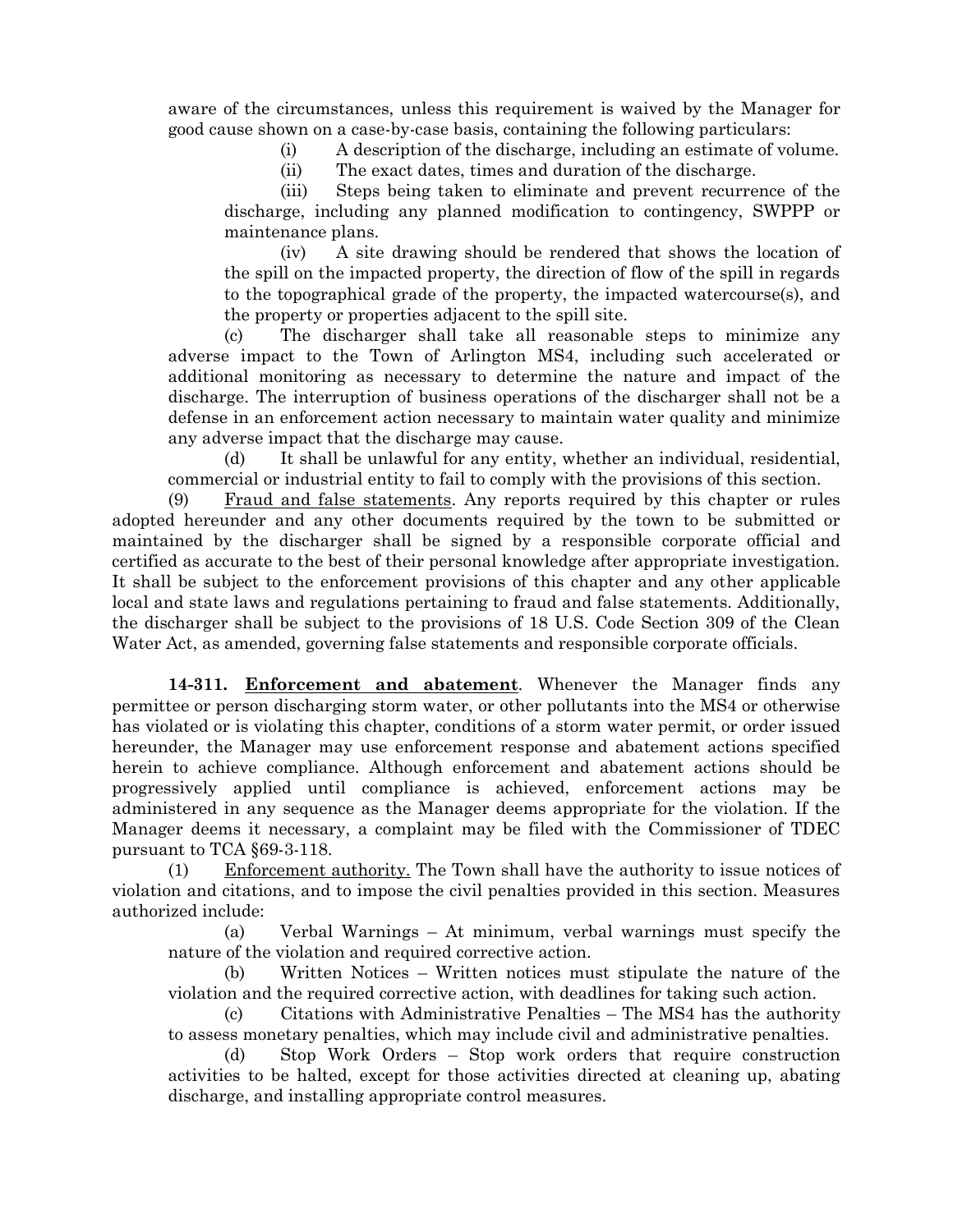(e) Withholding of Plan Approvals or Other Authorizations – Where a facility is in noncompliance, the MS4's own approval process affecting the facility's ability to discharge to the MS4 can be used to abate the violation.

(f) Additional Measures – The MS4 may also use other escalated measures provided under local legal authorities. The MS4 may perform work necessary to improve erosion control measures and collect the funds from the responsible party in an appropriate manner, such as collecting against the project's bond or directly billing the responsible party to pay for work and materials.

(2) Administrative remedies. The enforcement remedies enumerated herein shall be applicable to all sections of this chapter.

(a) Verbal Warnings. Municipal inspectors are hereby empowered to administer verbal warnings, of which shall be considered as being the same as issued by the Manager. A verbal warning may be given at the discretion of the inspector when it appears the condition can be corrected by the violator within a reasonable time, which time shall be approved by the inspector. A verbal warning may be issued upon the first instance of a violation. Violations encountered during routine inspections of construction activities are normally handled verbally. When a verbal warning is utilized, the warning shall specify the nature of the violation and the required corrective action, with deadlines for taking such actions. A verbal warning in no way relieves the discharger of liability for any violations occurring before or after receipt of the warning.

(b) Written Notices. Written notices shall stipulate the nature of the violation and the required corrective action, with deadlines for taking such actions. Written notices shall normally be used starting with the least severe and progressively working to the most sever. Written notices shall be in the following forms, listed from least sever to most severe:

(i) Notice of alleged violation. Prior to the issuance of a Notice of Violation (N.O.V.), the Manager may order any person who causes or contributes, or may be a cause or contributor, to a violation of a storm water permit or order issued hereunder to show cause why a proposed enforcement action not be taken. A Notice of Alleged Violation (N.A.V.) shall be served on the person, specifying the time and place for the meeting, the proposed enforcement action and the reasons for such action, and a request that the person show cause why this proposed enforcement should not be taken. The N.A.V. and notice of the meeting shall be served personally or by registered or certified mail, with return receipt, and postmarked at least ten (10) business days prior to the hearing. Such notice may be served on any person, principal executive, general partner, corporate officer, or other person with apparent authority to receive such notice.

(ii) Notification of violation. Whenever the Manager finds any permittee or person discharging storm water, or other pollutants into the Town of Arlington MS4, or otherwise has violated or is violating this chapter, conditions of a storm water permit, or order issued hereunder, the Manager or his agent may serve upon said user written N.O.V. This notice shall be by personal service, or registered or certified mail with return receipt. Within ten (10) days of the receipt date of this notice, the recipient of this N.O.V. shall provide the Manager with a written explanation of the violation. The response shall also include a plan for satisfactory correction and prevention thereof, to include specified required actions and milestones for their completion. Submission of this plan in no way relieves the discharger of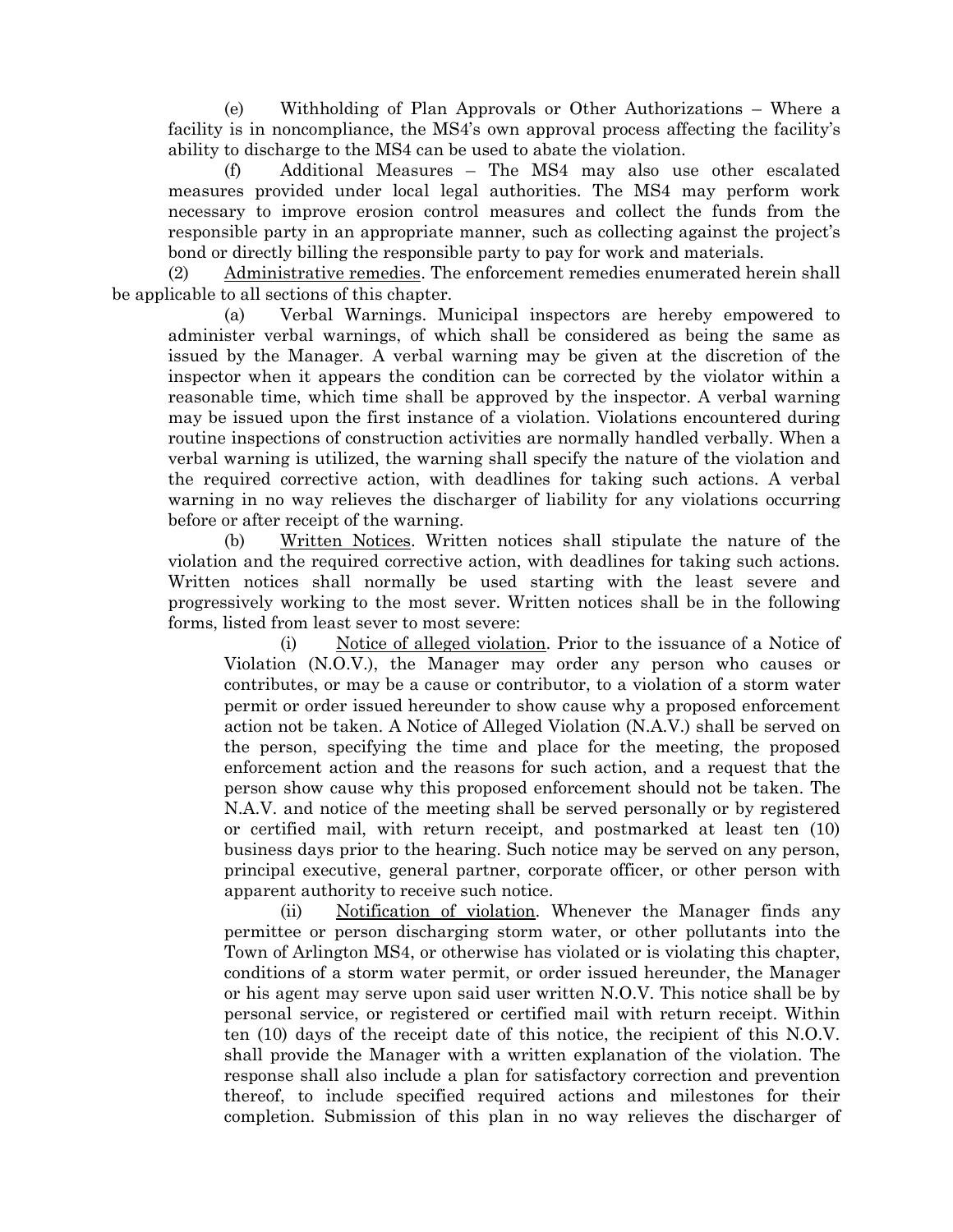liability for any violations occurring before or after receipt of the notice of violation. The Manager will render a response within twenty (20) days. If the Town of Arlington deems it necessary a complaint may be filed with the Commissioner of the Tennessee Department of Environment and Conservation pursuant to Tennessee Code Annotated, § 69-3-118.

(iii) Consent agreement. The Manager is hereby empowered to enter into consent agreements, assurances of voluntary compliance, or other similar documents establishing an agreement with the person or persons responsible for the non-compliance. Such agreements will include specific action to be taken by the permittee or person discharging storm water to correct the non-compliance within a time period specified by the agreements. Consent agreements shall have the same force and effect as compliance orders issued pursuant to subsection (f) below.

(iv) Compliance order. When the Manager finds that any person has violated or continues to violate this chapter or any order issued hereunder, he may issue an order to the violator directing that, following a specified time period, adequate structures and/or devices be installed or procedures implemented and properly operated or followed. Orders may also contain such other requirements as might be reasonable necessary and appropriate to address the non-compliance, including the construction of appropriate structures, installation of devices, self- monitoring and related management practices.

(v) Cease and desist orders. When the Manager finds that any person has violated or continues to violate this chapter or any permit or order issued hereunder and such action or inaction has or may have the potential for immediate and significant adverse impact on the MS4 or the storm water discharges to it, the Manager may issue an order to cease and desist all such violations immediately and direct those persons in non-compliance to:

(1) Comply forthwith; or

(2) Take such appropriate remedial or preventative action as may be needed to properly address a continuing or threatened violation, including halting operations and terminating the discharge.

(3) Anyone receiving a cease and desist order that includes instruction to halt operations shall receive an expedited review and appeal of such order within two (2) business days.

(vi) Show-Cause Notice. A show-cause notice is a follow-up to a stop work order. It is initiated when corrective actions have not been accomplished by the deadline provided in the stop work order, and is normally the last written notice before administrative and/or civil penalties are assessed. Additionally, the Manager may order any person who causes or contributes, or may be a cause or contributor, to a violation of a storm water permit or order issued hereunder to show cause why a proposed enforcement action should not be taken. The show-cause notice shall be served on the person, specifying the time and place of the meeting, the proposed enforcement action and the reason for such action, and a request that the person show cause why this proposed enforcement action not be taken. This notice shall be by personal service or registered or certified mail with return receipt and postmarked at least ten (10) days prior to the meeting. A show-cause notice in no way relieves the discharger of liability for any violations occurring before or after receipt of the notice.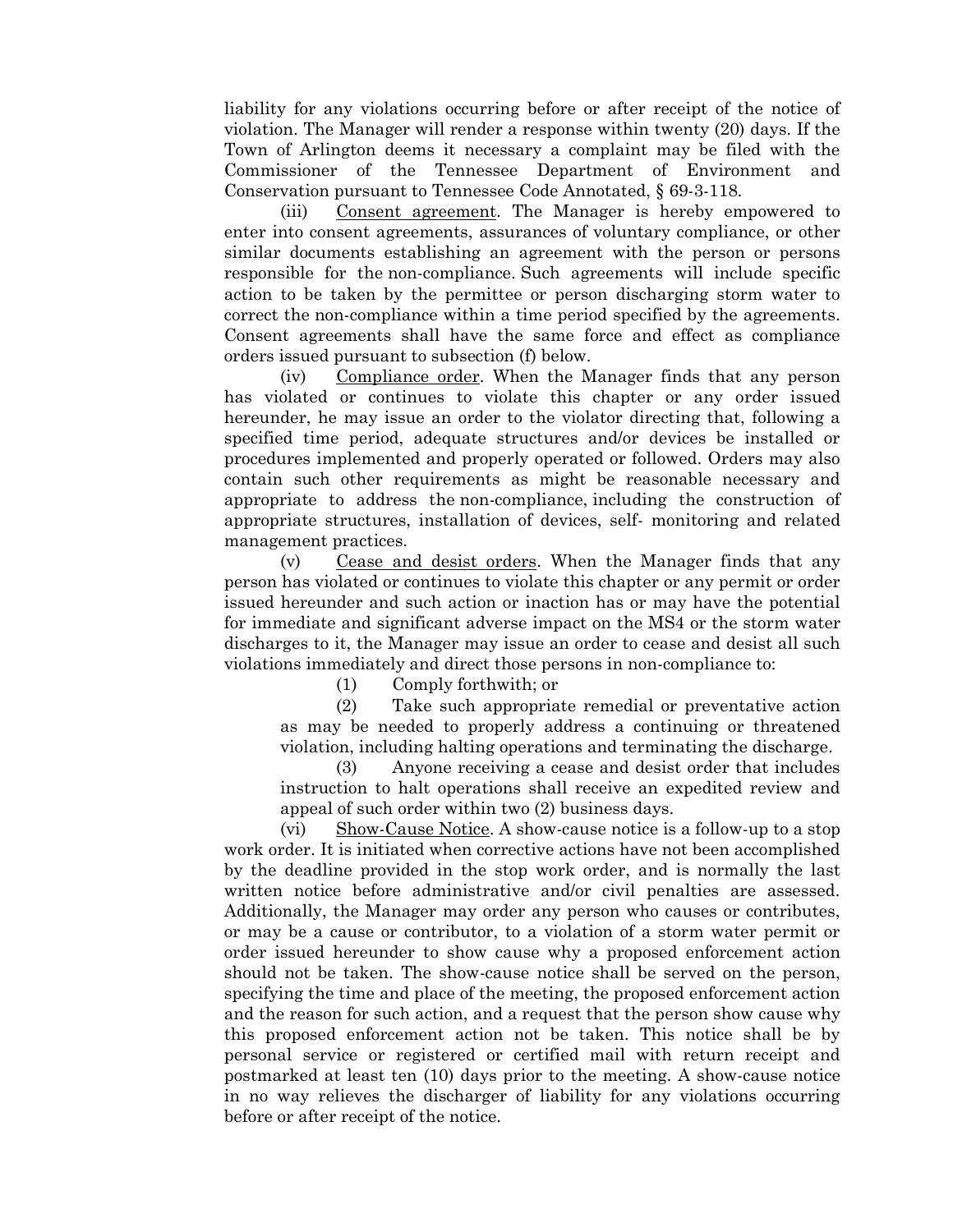(c) Withholding of approvals or other authorizations. The Manager is hereby empowered to withhold or cause to be withheld any permits, plat recordings, bond releases or any other instrument that would normally be issued to the violator until such time as the violations cease. Withholding may be performed in conjunction with other enforcement actions as deemed appropriate by the Manager.

(d) Suspension, revocation or modification of permit. The Town may suspend, revoke or modify the permit authorizing the land development project or any other project of the applicant or other responsible person within the Town. A suspended, revoked or modified permit may be reinstated after the applicant or other responsible person has taken the remedial measures set forth in the notice of violation or has otherwise cured the violations described therein, provided such permit may be reinstated upon such conditions as the Town may deem necessary to enable the applicant or other responsible person to take the necessary remedial measures to cure such violations.

(2) Civil penalty. Any person who performs any of the following acts or omissions shall be subject to a civil penalty as set out in part II, chapter 1, §§1-4, Code of Shelby County per day for each day, or part thereof, during which the act or omission continues or occurs.

(a) Violates an effluent standard or limitation of water quality standard established under this chapter or established by TCA Title 69, Chapter 3, Part 1 (State of Tennessee Water Quality Control Act)

(b) Fails to obtain any required permit;

(c) Violates the terms and conditions of such required permit in subsection (d) above;

(d) Fails to allow or perform an entry, inspection, monitoring or reporting requirement

(e) Violates a final determination or order of the Manager; or

(f) Violates any provision of this chapter.

Attachment 1 provides initial assessments for violations of this ordinance that may be assessed by the Manager. Chronic violators may be assessed up to the maximum amount permitted by TCA §68-221-1106. The Manager, with consent of the Mayor, may also initiate civil proceedings in any court of competent jurisdiction seeking monetary damages for any damages caused to the Town of Arlington MS4 by any person, and to seek injunctive or other equitable relief to enforce compliance, with any lawful orders of the Manager.

(3) Unlawful acts, misdemeanor. It shall be unlawful for any person to knowingly:

(a) Violate a provision of this chapter;

(b) Violate the provisions of any permit issued pursuant to this chapter;

(c) Fail or refuse to comply with any lawful notice to abate issued by the Manager, which has not been timely appealed to the governing body within the time specified by such notice; or

(d) Violate any lawful order of the Manager within the time allowed by such order.

Such person shall be guilty of a misdemeanor; and each day of such violation or failure or refusal to comply shall be deemed a separate offense and punishable accordingly. Any person found to be in violation of the provisions of this chapter shall be punished by a fine as set out in part II, chapter 1, §§ 1-4, Code of Shelby County. Upon learning of such act or omission, the Manager may issue a town ordinance citation charging the person, firm, or entity with violating one (1) or more provisions of this ordinance (section) or permit issued thereunder, criminal violation of this chapter (section) may also be the basis for injunctive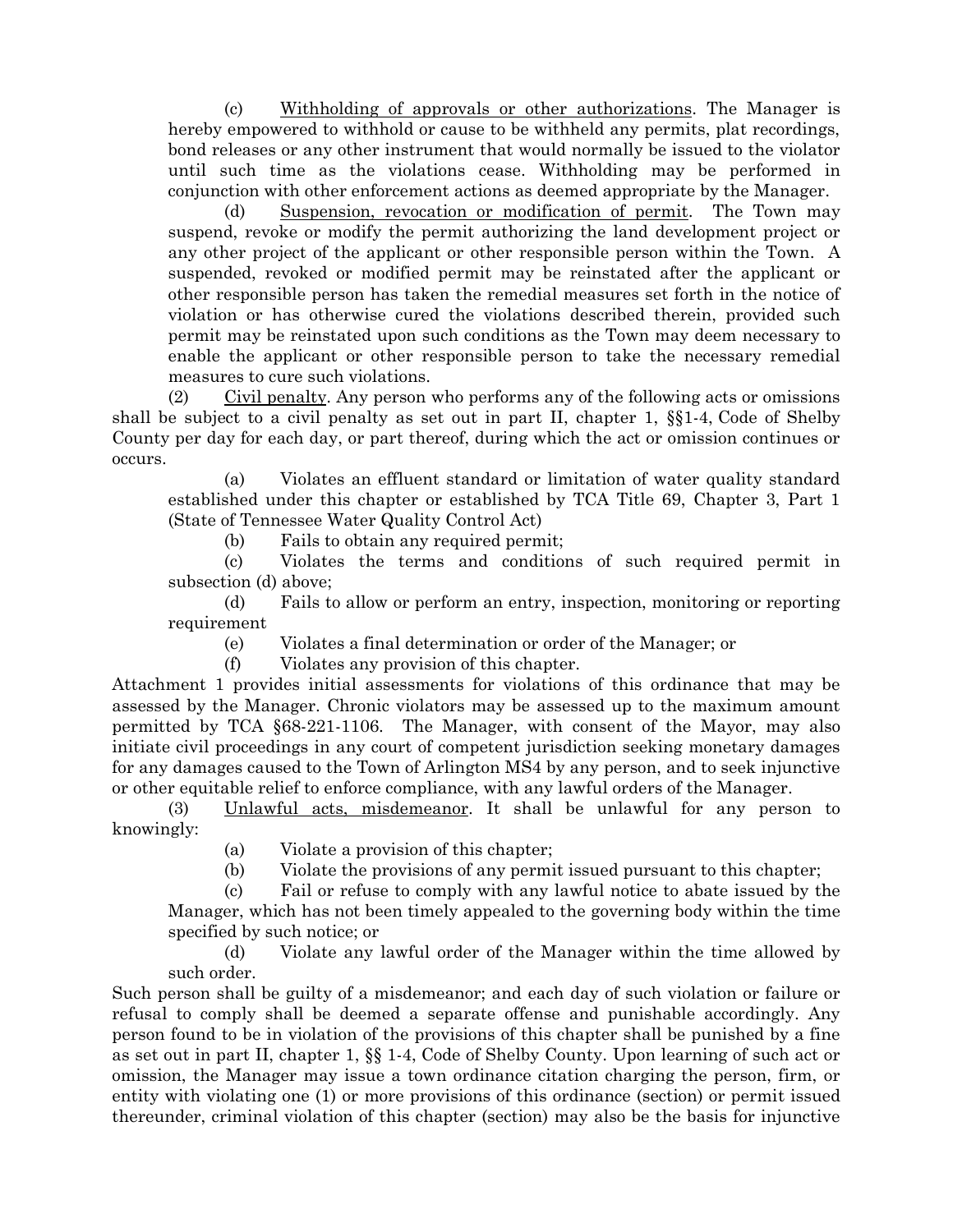relief, with such actions being brought and enforced through the Shelby County General Sessions Environmental Court.

(4) Processing a violation.

(a) The Manager may issue an assessment against any person or permittee responsible for the violation.

(b) Any person against whom an assessment or order has been issued may secure a review of such assessment or order by filing with the Manager a written petition setting forth the specific legal and technical grounds and reasons for his objections and asking for a hearing in the matter involved before the Manager and if a petition for review of the assessment or order is not filed within thirty (30) days after the date the assessment or order is served, the violator shall be deemed to have consented to the assessment and it shall become final;

(c) Whenever any assessment has become final because of a person's failure to appeal the Manager's assessment, the Manager may apply to the appropriate court for a judgment and seek execution of such judgment and the court, in such proceedings, shall treat a failure to appeal such assessment as a confession of judgment in the amount of the assessment;

(d) The Manager may consider the following factors when reviewing a petition:

(i) Whether the civil penalty imposed will be an appropriate economic deterrent to the illegal activity by the violator or others in the regulated community;

(ii) Damages to the town, including compensation for the damage or destruction of the Town of Arlington MS4, and also including any penalties, costs (direct or indirect) and attorneys' fees incurred by the town as a result of the illegal activity, as well as the expenses involved in enforcing this chapter and the costs involved in rectifying any damages;

(iii) Cause of the discharge or violation;

(iv) The severity of the discharge and its effect on the Town of Arlington MS4;

(v) Effectiveness of action taken by the violator to cease the violation;

(vi) The technical and economic reasonableness of reducing or eliminating the discharge;

(vii) The economic benefit gained by the violator;

(viii) The harm done to the public health or environment;

(ix) The amount of effort put forth by the violator to remedy the violation and/or the effectiveness of those remedies;

(x) Any unusual or extraordinary enforcement costs incurred by the Town;

(xi) The amount of penalty established by ordinance or resolution for specific categories of violations;

(xii) Any equities of the situation, which outweigh the benefit of imposing any penalty or damage assessment.

(e) Any civil penalty assessed to a violator pursuant to this section may be in addition to any civil penalty assessed by the Commissioner of the Tennessee Department of Environment and Conservation for violations of Tennessee Code Annotated § 69-3-115; however, the sum of penalties imposed by this section and by Tennessee Code Annotated, § 69-3-115 shall not exceed ten thousand dollars (\$10,000) per day during which the act or omission continues or occurs.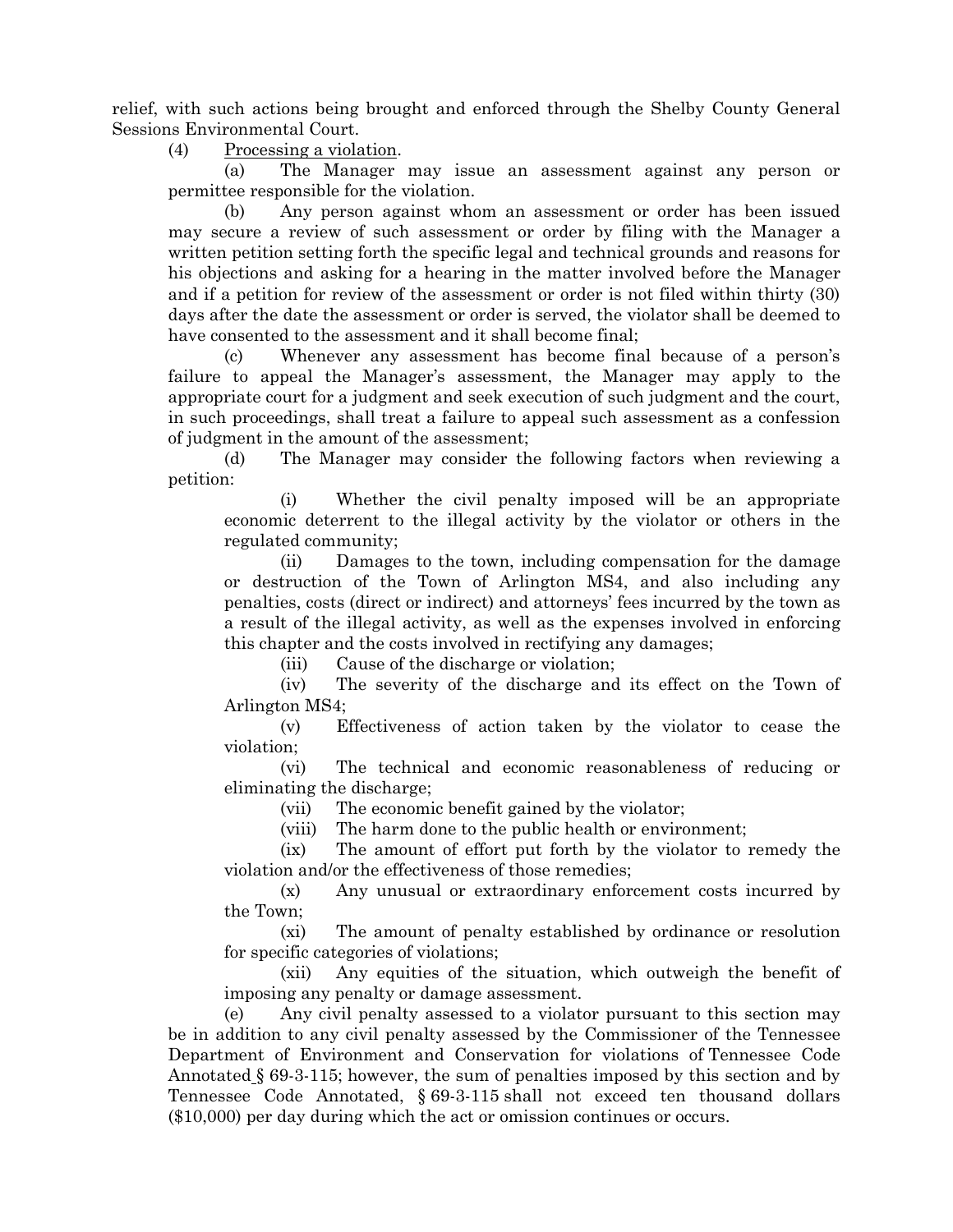(f) Referral to TDEC. Where the Town has used progressive enforcement to achieve compliance with this ordinance, and in the judgment of the Town has not been successful, the Town may refer the violation to TDEC. For the purposes of this provision, "progressive enforcement" shall mean two (2) follow-up inspections and two (2) warning letters. In addition, enforcement referrals to TDEC must include, at a minimum, the following information:

(i) Construction project or industrial facility location;

(ii) Name of owner or operator;

(iii) Estimated construction project or size or type of industrial activity (including SIC code, if known);

(iv) Records of communications with the owner or operator regarding the violation, including at least two follow-up inspections, two warning letters or notices of violation, and any response from the owner or operator.

(g) Other remedies. The Town may bring legal action to enjoin the continuing violation of this chapter, and the existence of any other remedy, at law or equity, shall be no defense to any such actions.

(h) Remedies cumulative. The remedies set forth in this section shall be cumulative, not exclusive, and it shall not be a defense to any action, civil or criminal, that one (1) or more of the remedies set forth herein has been sought or granted.

(i) Any appeal of this final determination shall be made to a court of competent jurisdiction. Such appeal must be filed within fifteen (15) days of the decision by the Manager.

(5) Appeals judicial proceedings and relief. The Manager may initiate proceedings in any court of competent jurisdiction against any person who has or is about to:

(a) Violate the provisions of this chapter.

(b) Violate the provisions of any permit issued pursuant to this chapter.

(c) Fail or refuse to comply with any lawful order issued by the Manager that has not been timely appealed within the time allowed by this chapter.

(d) Violates any lawful order of the Manager within the time allowed by such order.

Any person who shall commit any act declared unlawful under this chapter shall be guilty of a misdemeanor, and each day of such violation or failure shall be deemed a separate offense and punishable accordingly.

(6) Records retention. All dischargers subject to this chapter shall maintain and preserve for no fewer than five (5) years, all records, books, documents, memoranda, reports, correspondence and any and all summaries thereof, relating to monitoring, sampling, and chemical analyses made by or in behalf of the discharger in connection with its discharge. All records, which pertain to matters, which are the subject of any enforcement or litigation activities brought by the town pursuant hereto, shall be retained and preserved by the discharger until all enforcement activities have concluded and all periods of limitation with respect to any and all appeals have expired.

(7) Facilities Maintenance Agreement. The "Inspection and Maintenance Agreement for Private Stormwater Management Facilities" is included in Appendix B as a minimum guideline for agreements between the Town of Arlington and owners/operators of storm water infrastructure not owned by the town.